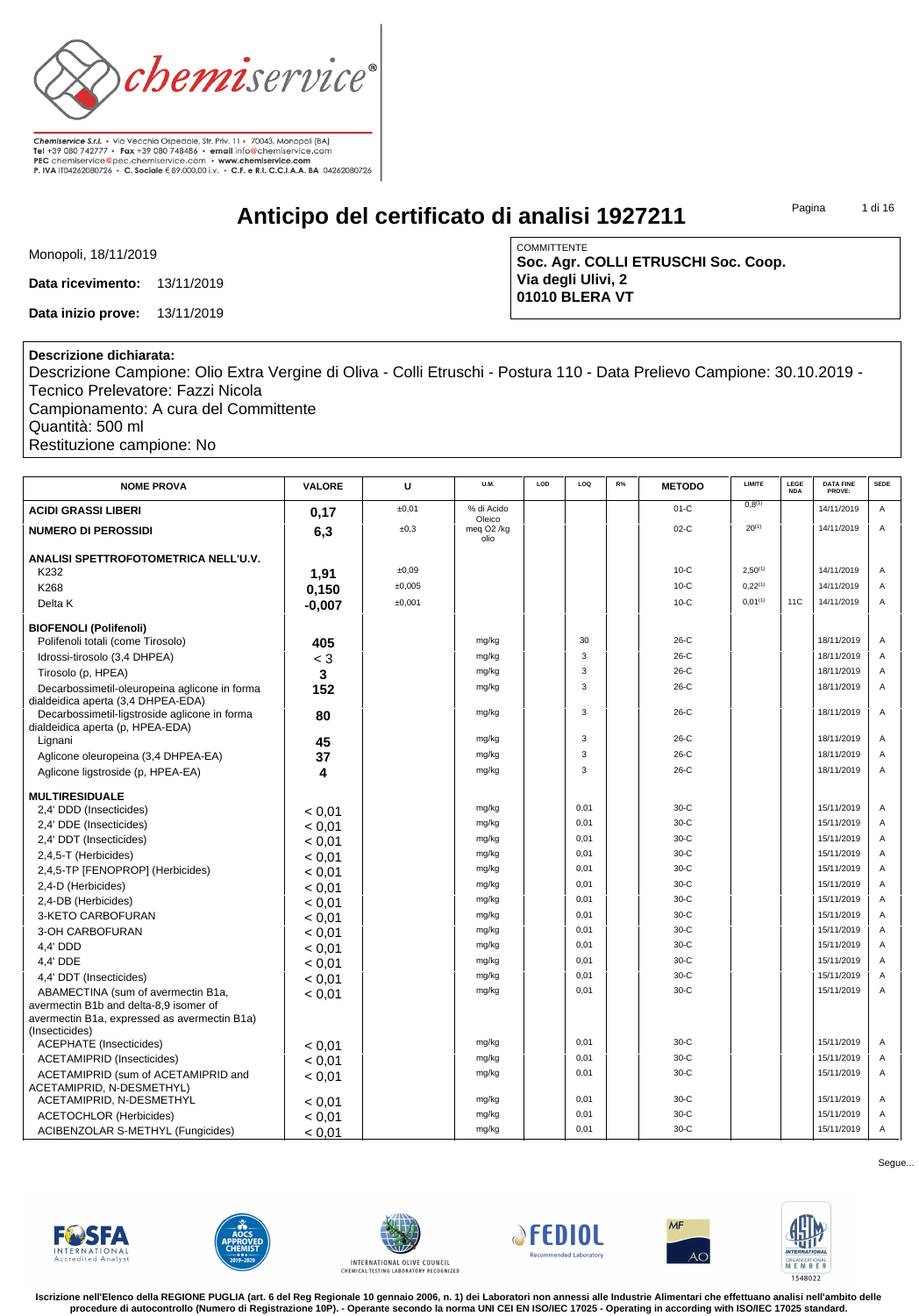

**Anticipo del certificato di analisi 1927211**

Pagina 2 di 16

Monopoli, 18/11/2019

**Data ricevimento:** 13/11/2019

**Data inizio prove:** 13/11/2019

COMMITTENTE **Soc. Agr. COLLI ETRUSCHI Soc. Coop. Via degli Ulivi, 2 01010 BLERA VT**

## **Descrizione dichiarata:**

Descrizione Campione: Olio Extra Vergine di Oliva - Colli Etruschi - Postura 110 - Data Prelievo Campione: 30.10.2019 - Tecnico Prelevatore: Fazzi Nicola Campionamento: A cura del Committente

Quantità: 500 ml

Restituzione campione: No

| <b>NOME PROVA</b>                           | VALORE           | U | U.M.  | LOD | LOQ  | R% | <b>METODO</b> | <b>LIMITE</b> | LEGE<br><b>NDA</b> | <b>DATA FINE</b><br>PROVE: | <b>SEDE</b> |
|---------------------------------------------|------------------|---|-------|-----|------|----|---------------|---------------|--------------------|----------------------------|-------------|
| <b>ACLONIFEN (Herbicides)</b>               | < 0.01           |   | mg/kg |     | 0.01 |    | $30-C$        |               |                    | 15/11/2019                 | A           |
| <b>ACRINATHRIN (Insecticides)</b>           | < 0.01           |   | mg/kg |     | 0,01 |    | $30-C$        |               |                    | 15/11/2019                 | A           |
| <b>ALACHLOR (Herbicides)</b>                | < 0.01           |   | mg/kg |     | 0,01 |    | $30-C$        |               |                    | 15/11/2019                 | A           |
| <b>ALDICARB</b> (Insecticides)              | < 0.01           |   | mg/kg |     | 0,01 |    | $30-C$        |               |                    | 15/11/2019                 | A           |
| <b>ALDICARB SULFONE (Insecticides)</b>      | < 0.01           |   | mg/kg |     | 0.01 |    | $30-C$        |               |                    | 15/11/2019                 | A           |
| ALDICARB SULFOXIDE                          | < 0.01           |   | mg/kg |     | 0.01 |    | $30-C$        |               |                    | 15/11/2019                 | A           |
| <b>ALDRIN</b> (Insecticides)                | < 0.01           |   | mg/kg |     | 0,01 |    | $30-C$        |               |                    | 15/11/2019                 | A           |
| <b>ALLETHRIN</b> (Insecticides)             | < 0.01           |   | mg/kg |     | 0,01 |    | $30-C$        |               |                    | 15/11/2019                 | A           |
| ALLOXYDIM (Sodium)                          | < 0.01           |   | mg/kg |     | 0.01 |    | $30-C$        |               |                    | 15/11/2019                 | A           |
| ALPHA BHC (Insecticides)                    | < 0.01           |   | mg/kg |     | 0.01 |    | $30-C$        |               |                    | 15/11/2019                 | A           |
| AMETOCTRADIN (Fungicides)                   | < 0.01           |   | mg/kg |     | 0,01 |    | $30-C$        |               |                    | 15/11/2019                 | A           |
| <b>AMETRYN</b> (Herbicides)                 | < 0.01           |   | mg/kg |     | 0.01 |    | $30-C$        |               |                    | 15/11/2019                 | A           |
| AMIDOSULFURON (Herbicides)                  | < 0.01           |   | mg/kg |     | 0,01 |    | $30-C$        |               |                    | 15/11/2019                 | A           |
| AMISULBROM (Fungicide)                      | < 0.01           |   | mg/kg |     | 0.01 |    | $30-C$        |               |                    | 15/11/2019                 | A           |
| AMITRAZ (as sum of AMITRAZ and 2,4-         | < 0.01           |   | mg/kg |     | 0,01 |    | $30-C$        |               |                    | 15/11/2019                 | A           |
| DIMETHYL ANILINE)<br>AMITRAZ (Insecticides) |                  |   | mg/kg |     | 0.01 |    | $30-C$        |               |                    | 15/11/2019                 | A           |
| <b>AMITROLE</b> (Herbicides)                | < 0.01           |   | mg/kg |     | 0.01 |    | $30-C$        |               |                    | 15/11/2019                 | A           |
| <b>ASULAM</b> (Herbicides)                  | < 0.01           |   | mg/kg |     | 0.01 |    | $30-C$        |               |                    | 15/11/2019                 | A           |
| ATRAZINE (Herbicides)                       | < 0.01           |   | mg/kg |     | 0,01 |    | $30-C$        |               |                    | 15/11/2019                 | A           |
| AZACONAZOLE (Fungicides)                    | < 0.01           |   | mg/kg |     | 0,01 |    | $30-C$        |               |                    | 15/11/2019                 | A           |
| AZADIRACHTIN (Insecticides)                 | < 0.01           |   | mg/kg |     | 0.01 |    | $30-C$        |               |                    | 15/11/2019                 | A           |
| AZINPHOS-ETHYL (Insecticides)               | < 0.01<br>< 0.01 |   | mg/kg |     | 0,01 |    | $30-C$        |               |                    | 15/11/2019                 | A           |
| AZINPHOS-METHYL (Insecticides)              | < 0.01           |   | mg/kg |     | 0,01 |    | $30-C$        |               |                    | 15/11/2019                 | A           |
| <b>AZOCYCLOTIN (Acaricides)</b>             |                  |   | mg/kg |     | 0,01 |    | $30-C$        |               |                    | 15/11/2019                 | A           |
| AZOXYSTROBIN (Fungicides)                   | < 0.01<br>< 0.01 |   | mg/kg |     | 0,01 |    | $30-C$        |               |                    | 15/11/2019                 | A           |
| <b>BENALAXYL (Fungicides)</b>               |                  |   | mg/kg |     | 0.01 |    | $30-C$        |               |                    | 15/11/2019                 |             |
| BENALAXYL (sum of BENALAXYL and             | < 0.01           |   | mg/kg |     | 0,01 |    | $30-C$        |               |                    | 15/11/2019                 | A           |
| BENALAXYL-M)                                | < 0.01           |   |       |     |      |    |               |               |                    |                            |             |
| <b>BENALAXYL-M</b>                          | < 0.01           |   | mg/kg |     | 0,01 |    | $30-C$        |               |                    | 15/11/2019                 | A           |
| <b>BENDIOCARB</b> (Insecticides)            | < 0.01           |   | mg/kg |     | 0,01 |    | $30-C$        |               |                    | 15/11/2019                 | A           |
| <b>BENFLURALIN (Herbicides)</b>             | < 0.01           |   | mg/kg |     | 0.01 |    | $30-C$        |               |                    | 15/11/2019                 | $\Delta$    |
| <b>BENFURACARB</b> (Insecticides)           | < 0.01           |   | mg/kg |     | 0,01 |    | $30-C$        |               |                    | 15/11/2019                 | A           |
| <b>BENOMYL</b> (Fungicides)                 | < 0.01           |   | mg/kg |     | 0.01 |    | $30-C$        |               |                    | 15/11/2019                 | A           |
| BENSULFURON-METHYL (Herbicides)             | < 0.01           |   | mg/kg |     | 0,01 |    | $30-C$        |               |                    | 15/11/2019                 | A           |
| <b>BENTAZONE</b> (Herbicides)               | < 0.01           |   | mg/kg |     | 0,01 |    | $30-C$        |               |                    | 15/11/2019                 | A           |
| BENTHIAVALICARB ISOPROPYL (Fungicides)      | < 0.01           |   | mg/kg |     | 0,01 |    | $30-C$        |               |                    | 15/11/2019                 | A           |
| <b>BENTHIAZOLE (Fungicides)</b>             | < 0.01           |   | mg/kg |     | 0,01 |    | $30-C$        |               |                    | 15/11/2019                 | A           |
| BENZALKONIUM CHLORIDE (BAC) (Fungicides)    | < 0.01           |   | mg/kg |     | 0.01 |    | $30-C$        |               |                    | 15/11/2019                 | A           |
| <b>BENZOXIMATE</b> (Acaricides)             | < 0.01           |   | mg/kg |     | 0.01 |    | $30-C$        |               |                    | 15/11/2019                 | A           |
| BENZOYLPROP-ETHYL (Herbicides)              | < 0.01           |   | mg/kg |     | 0,01 |    | $30-C$        |               |                    | 15/11/2019                 | A           |
| BENZTHIAZURON (Herbicides)                  | < 0.01           |   | mg/kg |     | 0,01 |    | $30-C$        |               |                    | 15/11/2019                 | Α           |













**Iscrizione nell'Elenco della REGIONE PUGLIA (art. 6 del Reg Regionale 10 gennaio 2006, n. 1) dei Laboratori non annessi alle Industrie Alimentari che effettuano analisi nell'ambito delle procedure di autocontrollo (Numero di Registrazione 10P). - Operante secondo la norma UNI CEI EN ISO/IEC 17025 - Operating in according with ISO/IEC 17025 standard.**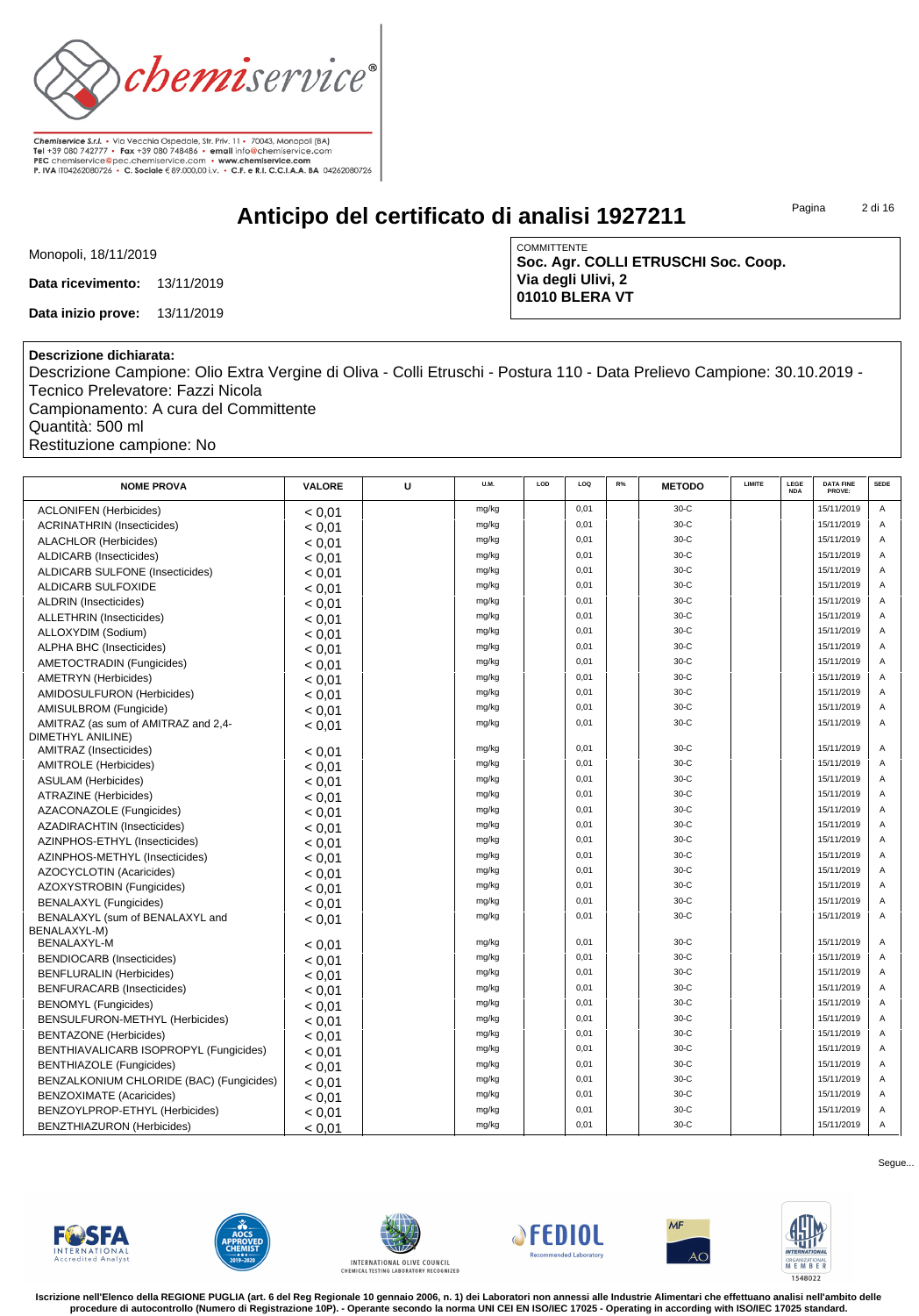

**Anticipo del certificato di analisi 1927211**

Pagina 3 di 16

Monopoli, 18/11/2019

**Data ricevimento:** 13/11/2019

**Data inizio prove:** 13/11/2019

COMMITTENTE **Soc. Agr. COLLI ETRUSCHI Soc. Coop. Via degli Ulivi, 2 01010 BLERA VT**

## **Descrizione dichiarata:**

Descrizione Campione: Olio Extra Vergine di Oliva - Colli Etruschi - Postura 110 - Data Prelievo Campione: 30.10.2019 - Tecnico Prelevatore: Fazzi Nicola Campionamento: A cura del Committente

Quantità: 500 ml Restituzione campione: No

| <b>NOME PROVA</b>                              | <b>VALORE</b> | U | U.M.  | LOD | LOQ  | R% | <b>METODO</b> | <b>LIMITE</b> | LEGE<br><b>NDA</b> | <b>DATA FINE</b><br>PROVE: | <b>SEDE</b> |
|------------------------------------------------|---------------|---|-------|-----|------|----|---------------|---------------|--------------------|----------------------------|-------------|
| BHC (Hexachlorobenze) (Fungicides)             | < 0.01        |   | mg/kg |     | 0,01 |    | $30-C$        |               |                    | 15/11/2019                 | A           |
| BIFENAZATE (sum of bifenazate plus bifenazate- | < 0.01        |   | mg/kg |     | 0.01 |    | $30-C$        |               |                    | 15/11/2019                 | A           |
| diazene expressed as bifenazate) (Acaricides)  |               |   |       |     |      |    |               |               |                    |                            |             |
| <b>BIFENOX (Herbicides)</b>                    | < 0.01        |   | mg/kg |     | 0,01 |    | $30-C$        |               |                    | 15/11/2019                 | Α           |
| <b>BIFENTHRIN</b> (Insecticides)               | < 0.01        |   | mg/kg |     | 0,01 |    | $30-C$        |               |                    | 15/11/2019                 | A           |
| <b>BINAPACRYL (Acaricides)</b>                 | < 0.01        |   | mg/kg |     | 0,01 |    | $30-C$        |               |                    | 15/11/2019                 | A           |
| <b>BIORESMETHRIN (Insecticides)</b>            | < 0.01        |   | mg/kg |     | 0.01 |    | $30-C$        |               |                    | 15/11/2019                 | A           |
| <b>BIPHENYL</b> (Fungicides)                   | < 0.01        |   | mg/kg |     | 0,01 |    | $30-C$        |               |                    | 15/11/2019                 | A           |
| BITERTANOL (Fungicides)                        | < 0.01        |   | mg/kg |     | 0,01 |    | $30-C$        |               |                    | 15/11/2019                 | A           |
| <b>BOSCALID (Fungicides)</b>                   | < 0.01        |   | mg/kg |     | 0.01 |    | $30-C$        |               |                    | 15/11/2019                 | A           |
| <b>BROMACIL (Herbicides)</b>                   | < 0.01        |   | mg/kg |     | 0.01 |    | $30-C$        |               |                    | 15/11/2019                 | A           |
| <b>BROMOCYCLEN</b> (Insecticides)              | < 0.01        |   | mg/kg |     | 0.01 |    | $30-C$        |               |                    | 15/11/2019                 | A           |
| <b>BROMOPHOS ETHYL (Insecticides)</b>          | < 0.01        |   | mg/kg |     | 0.01 |    | $30-C$        |               |                    | 15/11/2019                 | A           |
| <b>BROMOPHOS METHYL (Insecticides)</b>         | < 0.01        |   | mg/kg |     | 0.01 |    | $30-C$        |               |                    | 15/11/2019                 | A           |
| <b>BROMOPROPYLATE (Acaricides)</b>             | < 0.01        |   | mg/kg |     | 0,01 |    | $30-C$        |               |                    | 15/11/2019                 | A           |
| <b>BROMOXYNIL (Herbicides)</b>                 | < 0.01        |   | mg/kg |     | 0,01 |    | $30-C$        |               |                    | 15/11/2019                 | A           |
| <b>BROMUCONAZOLE</b> (Fungicides)              | < 0.01        |   | mg/kg |     | 0,01 |    | $30-C$        |               |                    | 15/11/2019                 | A           |
| <b>BUPIRIMATE (Fungicides)</b>                 | < 0.01        |   | mg/kg |     | 0,01 |    | $30-C$        |               |                    | 15/11/2019                 | A           |
| <b>BUPROFEZIN (Insecticides)</b>               | < 0.01        |   | mg/kg |     | 0,01 |    | $30-C$        |               |                    | 15/11/2019                 | A           |
| <b>BUTACHLOR (Herbicides)</b>                  | < 0.01        |   | mg/kg |     | 0.01 |    | $30-C$        |               |                    | 15/11/2019                 | A           |
| <b>BUTAFENACIL (Herbicides)</b>                | < 0.01        |   | mg/kg |     | 0,01 |    | $30-C$        |               |                    | 15/11/2019                 | A           |
| <b>BUTOCARBOXIM (Insecticides)</b>             | < 0.01        |   | mg/kg |     | 0,01 |    | $30-C$        |               |                    | 15/11/2019                 | A           |
| BUTOXYCARBOXIM (Insecticides)                  | < 0.01        |   | mg/kg |     | 0.01 |    | $30-C$        |               |                    | 15/11/2019                 | A           |
| <b>BUTRALIN (Herbicides)</b>                   | < 0.01        |   | mg/kg |     | 0.01 |    | $30-C$        |               |                    | 15/11/2019                 | A           |
| <b>BUTYLATE</b> (Herbicides)                   | < 0.01        |   | mg/kg |     | 0.01 |    | $30-C$        |               |                    | 15/11/2019                 | A           |
| <b>CADUSAFOS (Insecticides)</b>                | < 0.01        |   | mg/kg |     | 0.01 |    | $30-C$        |               |                    | 15/11/2019                 | A           |
| <b>CAPTAFOL (Fungicides)</b>                   | < 0.01        |   | mg/kg |     | 0.01 |    | $30-C$        |               |                    | 15/11/2019                 | A           |
| <b>CAPTAN (Fungicides)</b>                     | < 0.01        |   | mg/kg |     | 0,01 |    | $30-C$        |               |                    | 15/11/2019                 | A           |
| CARBARYL (Insecticide)                         | < 0.01        |   | mg/kg |     | 0,01 |    | $30-C$        |               |                    | 15/11/2019                 | A           |
| CARBENDAZIM-total (Fungicides)                 | < 0.01        |   | mg/kg |     | 0,01 |    | $30-C$        |               |                    | 15/11/2019                 | A           |
| <b>CARBOFURAN</b> (Insecticides)               | < 0.01        |   | mg/kg |     | 0,01 |    | $30-C$        |               |                    | 15/11/2019                 | A           |
| CARBOFURAN 3-HYDROXY (Insecticides)            | < 0.01        |   | mg/kg |     | 0,01 |    | $30-C$        |               |                    | 15/11/2019                 | A           |
| CARBOFURAN 3-KETO (Insecticides)               | < 0.01        |   | mg/kg |     | 0,01 |    | $30-C$        |               |                    | 15/11/2019                 | A           |
| CARBOPHENOTHION (Insecticides)                 | < 0.01        |   | mg/kg |     | 0.01 |    | $30-C$        |               |                    | 15/11/2019                 | A           |
| <b>CARBOSULFAN (Insecticides)</b>              | < 0.01        |   | mg/kg |     | 0,01 |    | $30-C$        |               |                    | 15/11/2019                 | A           |
| CARFENTRAZONE ETHYL (Herbicides)               | < 0.01        |   | mg/kg |     | 0,01 |    | $30-C$        |               |                    | 15/11/2019                 | A           |
| CARPROPAMID (Fungicides)                       | < 0.01        |   | mg/kg |     | 0,01 |    | $30-C$        |               |                    | 15/11/2019                 | A           |
| CHINOMETHIONAT (Acaricides)                    | < 0.01        |   | mg/kg |     | 0.01 |    | $30-C$        |               |                    | 15/11/2019                 | A           |
| CHLORANTRANILIPROLE (Insecticides)             | < 0.01        |   | mg/kg |     | 0.01 |    | $30-C$        |               |                    | 15/11/2019                 | A           |
| <b>CHLORBENSIDE</b> (Acaricides)               | < 0.01        |   | mg/kg |     | 0,01 |    | $30-C$        |               |                    | 15/11/2019                 | Α           |
| CHLORBUFAM (Herbicides)                        | < 0.01        |   | mg/kg |     | 0,01 |    | $30-C$        |               |                    | 15/11/2019                 | A           |
| <b>CHLORDANE</b> (Insecticides)                | < 0.01        |   | mg/kg |     | 0,01 |    | $30-C$        |               |                    | 15/11/2019                 | Α           |













**Iscrizione nell'Elenco della REGIONE PUGLIA (art. 6 del Reg Regionale 10 gennaio 2006, n. 1) dei Laboratori non annessi alle Industrie Alimentari che effettuano analisi nell'ambito delle procedure di autocontrollo (Numero di Registrazione 10P). - Operante secondo la norma UNI CEI EN ISO/IEC 17025 - Operating in according with ISO/IEC 17025 standard.**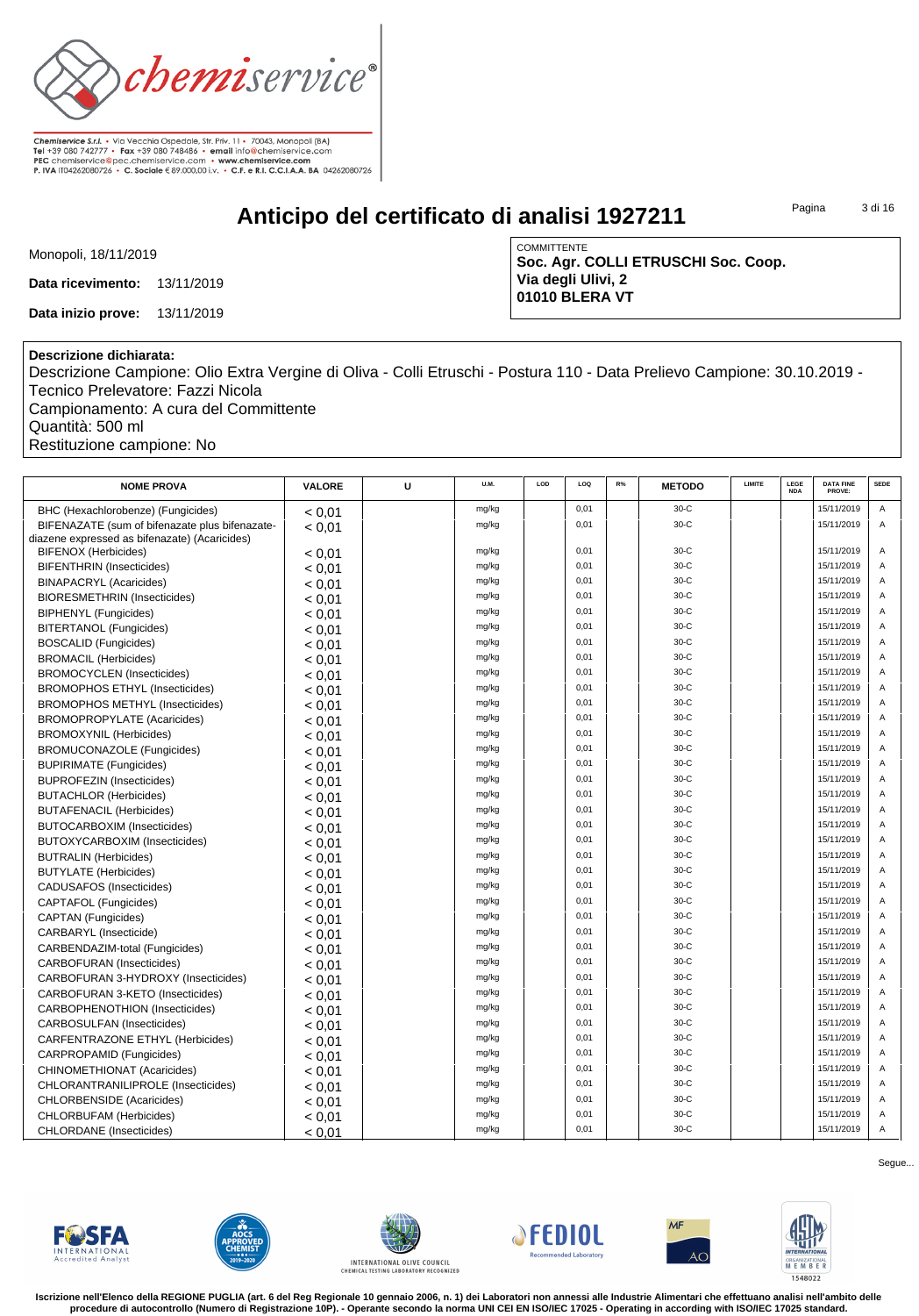

**Anticipo del certificato di analisi 1927211**

Pagina 4 di 16

Monopoli, 18/11/2019

**Data ricevimento:** 13/11/2019

**Data inizio prove:** 13/11/2019

COMMITTENTE **Soc. Agr. COLLI ETRUSCHI Soc. Coop. Via degli Ulivi, 2 01010 BLERA VT**

## **Descrizione dichiarata:**

Descrizione Campione: Olio Extra Vergine di Oliva - Colli Etruschi - Postura 110 - Data Prelievo Campione: 30.10.2019 - Tecnico Prelevatore: Fazzi Nicola Campionamento: A cura del Committente

Quantità: 500 ml Restituzione campione: No

| <b>NOME PROVA</b>                        | VALORE | U | U.M.  | LOD | LOO  | R% | <b>METODO</b> | LIMITE | LEGE<br><b>NDA</b> | <b>DATA FINE</b><br>PROVE: | <b>SEDE</b> |
|------------------------------------------|--------|---|-------|-----|------|----|---------------|--------|--------------------|----------------------------|-------------|
| CHLORFENAPYR (Insecticides/Acaricides)   | < 0.01 |   | mg/kg |     | 0,01 |    | $30-C$        |        |                    | 15/11/2019                 | A           |
| CHLORFENPROP METHYL (Herbicides)         | < 0.01 |   | mg/kg |     | 0,01 |    | $30-C$        |        |                    | 15/11/2019                 | Α           |
| <b>CHLORFENSON (Acaricides)</b>          | < 0.01 |   | mg/kg |     | 0,01 |    | $30-C$        |        |                    | 15/11/2019                 | Α           |
| CHLORFENVINPHOS (Insecticides)           | < 0.01 |   | mg/kg |     | 0,01 |    | $30-C$        |        |                    | 15/11/2019                 | A           |
| CHLORFLUAZURON (Insecticides)            | < 0.01 |   | mg/kg |     | 0,01 |    | $30-C$        |        |                    | 15/11/2019                 | A           |
| CHLORIDAZON (Herbicides)                 | < 0.01 |   | mg/kg |     | 0,01 |    | $30-C$        |        |                    | 15/11/2019                 | A           |
| CHLORMEPHOS (Insecticides)               | < 0.01 |   | mg/kg |     | 0,01 |    | $30-C$        |        |                    | 15/11/2019                 | A           |
| CHLOROBENZILATE (Acaricides)             | < 0.01 |   | mg/kg |     | 0,01 |    | $30-C$        |        |                    | 15/11/2019                 | A           |
| CHLORONEB (Fungicides)                   | < 0.01 |   | mg/kg |     | 0,01 |    | $30-C$        |        |                    | 15/11/2019                 | A           |
| CHLOROPROPYLATE (Acaricides)             | < 0.01 |   | mg/kg |     | 0,01 |    | $30-C$        |        |                    | 15/11/2019                 | A           |
| CHLOROTHALONIL (Fungicides)              | < 0.01 |   | mg/kg |     | 0.01 |    | $30-C$        |        |                    | 15/11/2019                 | A           |
| CHLOROXURON (Herbicides)                 | < 0.01 |   | mg/kg |     | 0,01 |    | $30-C$        |        |                    | 15/11/2019                 | A           |
| CHLOROXYNIL (Herbicides)                 | < 0.01 |   | mg/kg |     | 0,01 |    | $30-C$        |        |                    | 15/11/2019                 | A           |
| CHLORPROPHAM (Growth regulator)          | < 0.01 |   | mg/kg |     | 0,01 |    | $30-C$        |        |                    | 15/11/2019                 | A           |
| CHLORPYRIFOS ETHYL (Insecticides)        | < 0.01 |   | mg/kg |     | 0.01 |    | $30-C$        |        |                    | 15/11/2019                 | A           |
| CHLORPYRIFOS METHYL (Insecticides)       | < 0.01 |   | mg/kg |     | 0.01 |    | $30-C$        |        |                    | 15/11/2019                 | A           |
| <b>CHLORSULFURON (Herbicides)</b>        | < 0.01 |   | mg/kg |     | 0,01 |    | $30-C$        |        |                    | 15/11/2019                 | A           |
| CHLORTHAL DIMETHYL (Herbicides)          | < 0.01 |   | mg/kg |     | 0,01 |    | $30-C$        |        |                    | 15/11/2019                 | Α           |
| CHLORTHIAMID (Herbicides)                | < 0.01 |   | mg/kg |     | 0,01 |    | $30-C$        |        |                    | 15/11/2019                 | A           |
| <b>CHLORTHION</b> (Insecticides)         | < 0.01 |   | mg/kg |     | 0,01 |    | $30-C$        |        |                    | 15/11/2019                 | A           |
| <b>CHLORTHIOPHOS (Insecticides)</b>      | < 0.01 |   | mg/kg |     | 0.01 |    | $30-C$        |        |                    | 15/11/2019                 | A           |
| CHLORTOLURON (Herbicides)                | < 0.01 |   | mg/kg |     | 0,01 |    | $30-C$        |        |                    | 15/11/2019                 | Α           |
| <b>CHLOTIANIDIN (Insecticides)</b>       | < 0.01 |   | mg/kg |     | 0,01 |    | $30-C$        |        |                    | 15/11/2019                 | A           |
| CHLOZOLINATE (Fungicides)                | < 0.01 |   | mg/kg |     | 0.01 |    | $30-C$        |        |                    | 15/11/2019                 | A           |
| CHROMAFENOZIDE (Insecticides)            | < 0.01 |   | mg/kg |     | 0,01 |    | $30-C$        |        |                    | 15/11/2019                 | A           |
| CINOSULFURON (Herbicides)                | < 0.01 |   | mg/kg |     | 0,01 |    | $30-C$        |        |                    | 15/11/2019                 | A           |
| <b>CLETHODIM</b> (Herbicides)            | < 0.01 |   | mg/kg |     | 0,01 |    | $30-C$        |        |                    | 15/11/2019                 | A           |
| CLIMBAZOLE (Fungicides)                  | < 0.01 |   | mg/kg |     | 0,01 |    | $30-C$        |        |                    | 15/11/2019                 | A           |
| <b>CLODINAFOP PROPARGIL (Herbicides)</b> | < 0.01 |   | mg/kg |     | 0,01 |    | $30-C$        |        |                    | 15/11/2019                 | A           |
| <b>CLOFENTEZINE</b> (Acaricides)         | < 0.01 |   | mg/kg |     | 0,01 |    | $30-C$        |        |                    | 15/11/2019                 | A           |
| <b>CLOMAZONE</b> (Herbicides)            | < 0.01 |   | mg/kg |     | 0.01 |    | $30-C$        |        |                    | 15/11/2019                 | A           |
| <b>CLOMEPROP</b> (Herbicides)            | < 0.01 |   | mg/kg |     | 0,01 |    | $30-C$        |        |                    | 15/11/2019                 | Α           |
| CLOQUINTOCET MEXYL (Herbicide safener)   | < 0.01 |   | mg/kg |     | 0,01 |    | $30-C$        |        |                    | 15/11/2019                 | A           |
| COUMAPHOS (Insecticides)                 | < 0.01 |   | mg/kg |     | 0,01 |    | $30-C$        |        |                    | 15/11/2019                 | A           |
| <b>CYANAZINE</b> (Herbicides)            | < 0.01 |   | mg/kg |     | 0.01 |    | $30-C$        |        |                    | 15/11/2019                 | A           |
| <b>CYANOFENPHOS (Insecticides)</b>       | < 0.01 |   | mg/kg |     | 0.01 |    | $30-C$        |        |                    | 15/11/2019                 | A           |
| <b>CYANOPHOS</b> (Insecticides)          | < 0.01 |   | mg/kg |     | 0,01 |    | $30-C$        |        |                    | 15/11/2019                 | Α           |
| CYAZOFAMID (Fungicides)                  | < 0.01 |   | mg/kg |     | 0,01 |    | $30-C$        |        |                    | 15/11/2019                 | Α           |
| <b>CYCLOATE</b> (Herbicides)             | < 0.01 |   | mg/kg |     | 0,01 |    | $30-C$        |        |                    | 15/11/2019                 | A           |
| CYCLOSULFAMURON (Herbicides)             | < 0.01 |   | mg/kg |     | 0.01 |    | $30-C$        |        |                    | 15/11/2019                 | A           |
| <b>CYCLOXYDIM</b> (Herbicides)           | < 0.01 |   | mg/kg |     | 0,01 |    | $30-C$        |        |                    | 15/11/2019                 | A           |
| <b>CYCLURON</b> (Herbicides)             | < 0.01 |   | mg/kg |     | 0,01 |    | $30-C$        |        |                    | 15/11/2019                 | Α           |













**Iscrizione nell'Elenco della REGIONE PUGLIA (art. 6 del Reg Regionale 10 gennaio 2006, n. 1) dei Laboratori non annessi alle Industrie Alimentari che effettuano analisi nell'ambito delle procedure di autocontrollo (Numero di Registrazione 10P). - Operante secondo la norma UNI CEI EN ISO/IEC 17025 - Operating in according with ISO/IEC 17025 standard.**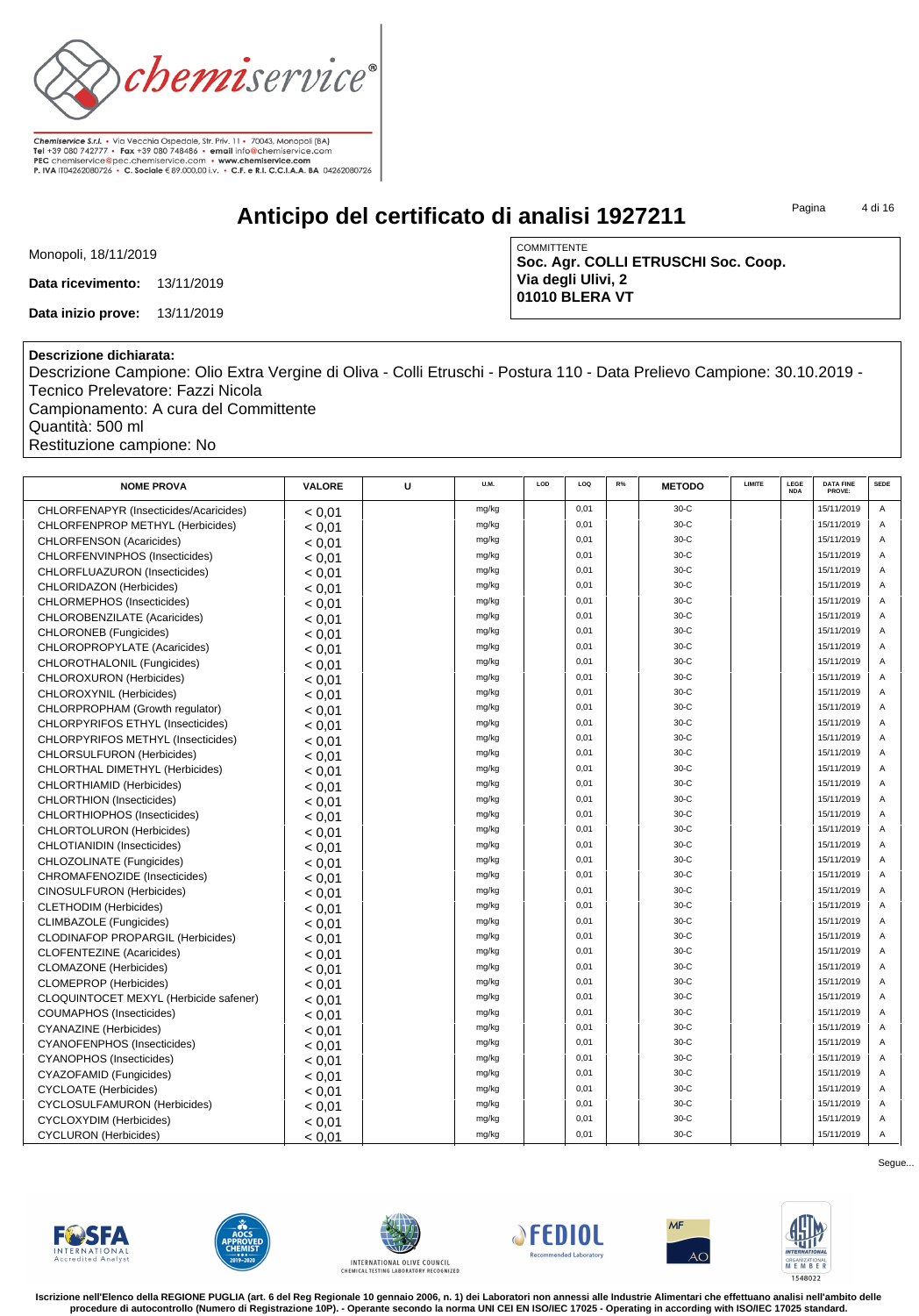

**Anticipo del certificato di analisi 1927211**

Pagina 5 di 16

Monopoli, 18/11/2019

**Data ricevimento:** 13/11/2019

**Data inizio prove:** 13/11/2019

COMMITTENTE **Soc. Agr. COLLI ETRUSCHI Soc. Coop. Via degli Ulivi, 2 01010 BLERA VT**

## **Descrizione dichiarata:**

Descrizione Campione: Olio Extra Vergine di Oliva - Colli Etruschi - Postura 110 - Data Prelievo Campione: 30.10.2019 - Tecnico Prelevatore: Fazzi Nicola Campionamento: A cura del Committente

Quantità: 500 ml Restituzione campione: No

| <b>NOME PROVA</b>                          | <b>VALORE</b> | U | U.M.  | LOD | LOQ  | R% | <b>METODO</b> | LIMITE | LEGE<br><b>NDA</b> | <b>DATA FINE</b><br>PROVE: | <b>SEDE</b> |
|--------------------------------------------|---------------|---|-------|-----|------|----|---------------|--------|--------------------|----------------------------|-------------|
| <b>CYFLUFENAMID (Fungicides)</b>           | < 0.01        |   | mg/kg |     | 0,01 |    | $30-C$        |        |                    | 15/11/2019                 | Α           |
| <b>CYFLUMETOFEN (Acaricides)</b>           | < 0.01        |   | mg/kg |     | 0.01 |    | $30-C$        |        |                    | 15/11/2019                 | A           |
| <b>CYFLUTHRIN</b> (Insecticides)           | < 0.01        |   | mg/kg |     | 0.01 |    | $30-C$        |        |                    | 15/11/2019                 | A           |
| <b>CYHALOFOP BUTHYL</b>                    | < 0.01        |   | mg/kg |     | 0,01 |    | $30-C$        |        |                    | 15/11/2019                 | A           |
| <b>CYHEXATIN (Acaricides)</b>              | < 0.01        |   | mg/kg |     | 0.01 |    | $30-C$        |        |                    | 15/11/2019                 | A           |
| CYMOXANIL (Fungicides)                     | < 0.01        |   | mg/kg |     | 0.01 |    | $30-C$        |        |                    | 15/11/2019                 | A           |
| CYPERMETHRIN included alpha, betha, theta, | < 0.01        |   | mg/kg |     | 0.01 |    | $30-C$        |        |                    | 15/11/2019                 | A           |
| zeta cypermethin (Insecticides)            |               |   |       |     |      |    |               |        |                    |                            |             |
| CYPROCONAZOLE (Fungicides)                 | < 0.01        |   | mg/kg |     | 0,01 |    | $30-C$        |        |                    | 15/11/2019                 | Α           |
| <b>CYPRODINIL (Fungicides)</b>             | < 0.01        |   | mg/kg |     | 0,01 |    | $30-C$        |        |                    | 15/11/2019                 | A           |
| CYPRODINIL (sum of CYPRODINIL and CGA      | < 0,01        |   | mg/kg |     | 0,01 |    | $30-C$        |        |                    | 15/11/2019                 | A           |
| 304075)<br>CYPRODINL Metabolite CGA 304075 |               |   | mg/kg |     | 0.01 |    | $30-C$        |        |                    | 15/11/2019                 | A           |
| <b>CYROMAZINE</b> (Acaricides)             | < 0.01        |   | mg/kg |     | 0,01 |    | $30-C$        |        |                    | 15/11/2019                 | Α           |
|                                            | < 0.01        |   | mg/kg |     | 0,01 |    | $30-C$        |        |                    | 15/11/2019                 | Α           |
| DAIMURON [Dymron] (Herbicide)              | < 0.01        |   | mg/kg |     | 0.01 |    | $30-C$        |        |                    | 15/11/2019                 | A           |
| DAMINOZIDE (Growth regulator)              | < 0.01        |   | mg/kg |     | 0.01 |    | $30-C$        |        |                    | 15/11/2019                 | A           |
| DAZOMET (Fungicides/Herbicedes)            | < 0.01        |   |       |     | 0,01 |    | $30-C$        |        |                    | 15/11/2019                 | Α           |
| DDT (Sum of isomers DDT, DDD, DDE)         | < 0.01        |   | mg/kg |     | 0.01 |    | $30-C$        |        |                    | 15/11/2019                 | A           |
| <b>DEET</b> (Insecticides)                 | < 0.01        |   | mg/kg |     |      |    | $30-C$        |        |                    |                            |             |
| <b>DELTA HCH (Insecticides)</b>            | < 0.01        |   | mg/kg |     | 0.01 |    |               |        |                    | 15/11/2019                 | A           |
| DELTAMETHRIN (Insecticides)                | < 0.01        |   | mg/kg |     | 0,01 |    | $30-C$        |        |                    | 15/11/2019                 | Α           |
| DEMETON-S-METHYL (Insecticides)            | < 0.01        |   | mg/kg |     | 0,01 |    | $30-C$        |        |                    | 15/11/2019                 | A           |
| DEMETON-S-METHYLSULPHON (Insecticides)     | < 0.01        |   | mg/kg |     | 0.01 |    | $30-C$        |        |                    | 15/11/2019                 | A           |
| DESMEDIPHAM (Herbiciedes)                  | < 0.01        |   | mg/kg |     | 0.01 |    | $30-C$        |        |                    | 15/11/2019                 | A           |
| DESMETRYN (Herbicides)                     | < 0.01        |   | mg/kg |     | 0,01 |    | $30-C$        |        |                    | 15/11/2019                 | A           |
| DIAFENTHIURON (Acaricides/Insecticides)    | < 0.01        |   | mg/kg |     | 0.01 |    | $30-C$        |        |                    | 15/11/2019                 | A           |
| <b>DIALIFOS (Insecticides)</b>             | < 0.01        |   | mg/kg |     | 0.01 |    | $30-C$        |        |                    | 15/11/2019                 | A           |
| DIAZINON (Insecticides)                    | < 0.01        |   | mg/kg |     | 0,01 |    | $30-C$        |        |                    | 15/11/2019                 | A           |
| DICHLOBENIL (Herbicides)                   | < 0.01        |   | mg/kg |     | 0.01 |    | $30-C$        |        |                    | 15/11/2019                 | A           |
| DICHLOFENTHION (Insecticides, Nematicides) | < 0.01        |   | mg/kg |     | 0.01 |    | $30-C$        |        |                    | 15/11/2019                 | A           |
| DICHLOFLUANID (Fungicides)                 | < 0.01        |   | mg/kg |     | 0.01 |    | $30-C$        |        |                    | 15/11/2019                 | A           |
| DICHLORPROP (2,4 DP Herbicides)            | < 0.01        |   | mg/kg |     | 0,01 |    | $30-C$        |        |                    | 15/11/2019                 | A           |
| DICHLORVOS (Insecticides)                  | < 0.01        |   | mg/kg |     | 0.01 |    | $30-C$        |        |                    | 15/11/2019                 | A           |
| DICLOBUTRAZOL (Fungicides)                 | < 0.01        |   | mg/kg |     | 0,01 |    | $30-C$        |        |                    | 15/11/2019                 | A           |
| DICLOFOP METHYL (Herbicides)               | < 0.01        |   | mg/kg |     | 0,01 |    | $30-C$        |        |                    | 15/11/2019                 | A           |
| DICLORAN (Fungicides)                      | < 0.01        |   | mg/kg |     | 0.01 |    | $30-C$        |        |                    | 15/11/2019                 | A           |
| <b>DICOFOL (Acaricides)</b>                | < 0.01        |   | mg/kg |     | 0.01 |    | $30-C$        |        |                    | 15/11/2019                 | A           |
| DICROTOPHOS (Insecticides)                 | < 0.01        |   | mg/kg |     | 0.01 |    | $30-C$        |        |                    | 15/11/2019                 | A           |
| DIDECYLDIMETHYLAMMONIUM CHLORIDE           | < 0.01        |   | mg/kg |     | 0,01 |    | $30-C$        |        |                    | 15/11/2019                 | A           |
| (DDAC)                                     |               |   |       |     |      |    |               |        |                    |                            |             |
| <b>DIELDRIN</b> (Insecticides)             | < 0.01        |   | mg/kg |     | 0.01 |    | $30-C$        |        |                    | 15/11/2019                 | A           |
| DIETHOFENCARB (Fungicides)                 | < 0.01        |   | mg/kg |     | 0.01 |    | $30-C$        |        |                    | 15/11/2019                 | A           |
| DIFENOCONAZOLE (Fungicides)                | < 0.01        |   | mg/kg |     | 0,01 |    | $30-C$        |        |                    | 15/11/2019                 | Α           |













**Iscrizione nell'Elenco della REGIONE PUGLIA (art. 6 del Reg Regionale 10 gennaio 2006, n. 1) dei Laboratori non annessi alle Industrie Alimentari che effettuano analisi nell'ambito delle procedure di autocontrollo (Numero di Registrazione 10P). - Operante secondo la norma UNI CEI EN ISO/IEC 17025 - Operating in according with ISO/IEC 17025 standard.**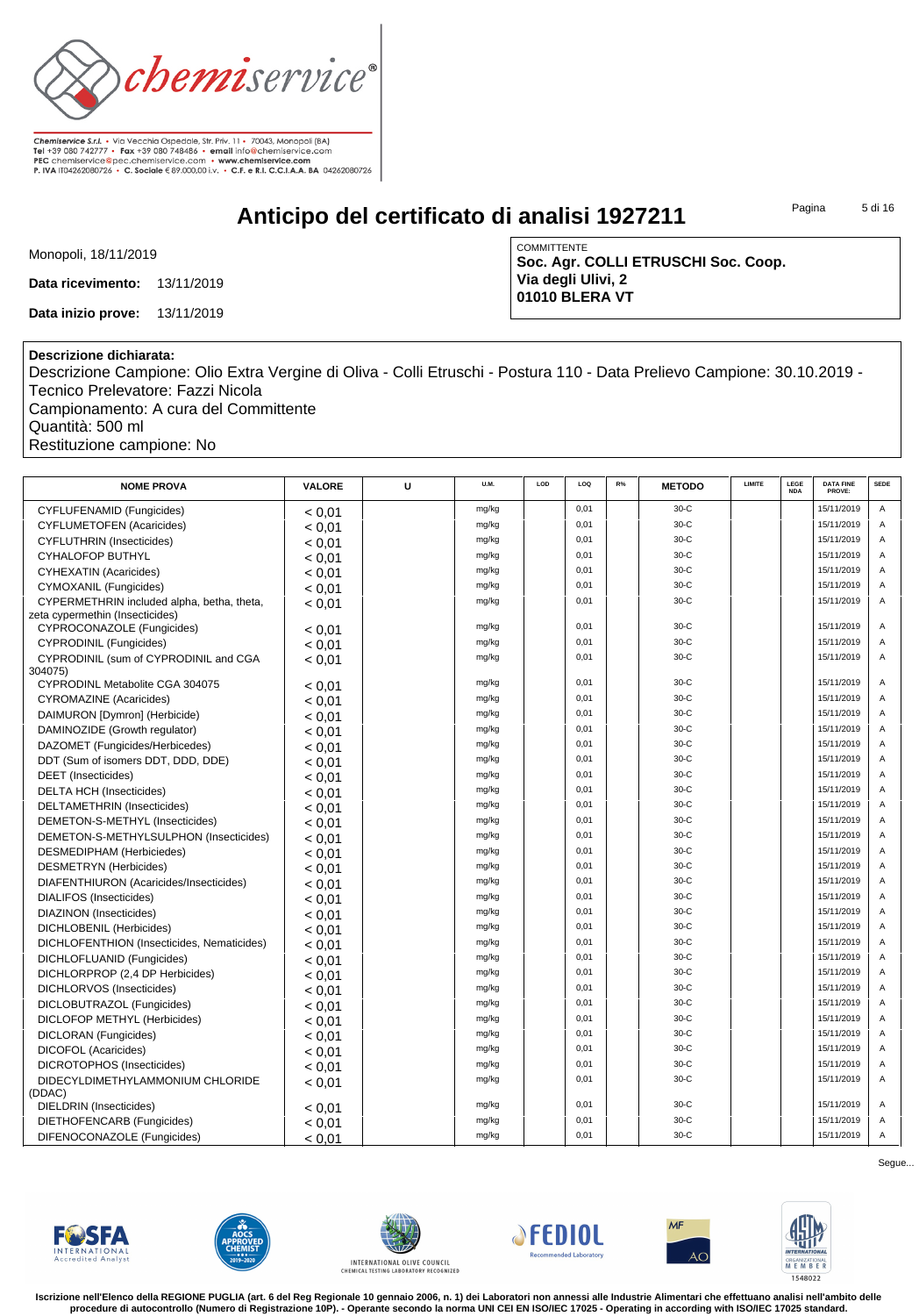

**Anticipo del certificato di analisi 1927211**

Pagina 6 di 16

Monopoli, 18/11/2019

**Data ricevimento:** 13/11/2019

**Data inizio prove:** 13/11/2019

COMMITTENTE **Soc. Agr. COLLI ETRUSCHI Soc. Coop. Via degli Ulivi, 2 01010 BLERA VT**

## **Descrizione dichiarata:**

Descrizione Campione: Olio Extra Vergine di Oliva - Colli Etruschi - Postura 110 - Data Prelievo Campione: 30.10.2019 - Tecnico Prelevatore: Fazzi Nicola

Campionamento: A cura del Committente Quantità: 500 ml Restituzione campione: No

| <b>NOME PROVA</b>                          | <b>VALORE</b> | U | U.M.  | LOD | LOQ  | R% | <b>METODO</b> | LIMITE | LEGE<br><b>NDA</b> | <b>DATA FINE</b><br>PROVE: | <b>SEDE</b>    |
|--------------------------------------------|---------------|---|-------|-----|------|----|---------------|--------|--------------------|----------------------------|----------------|
| DIFLUBENZURON (Insecticides)               | < 0.01        |   | mg/kg |     | 0.01 |    | $30-C$        |        |                    | 15/11/2019                 | $\overline{A}$ |
| DIFLUFENICAN (Herbicides)                  | < 0.01        |   | mg/kg |     | 0,01 |    | $30-C$        |        |                    | 15/11/2019                 | A              |
| DIMETHACHLOR (Herbicides)                  | < 0.01        |   | mg/kg |     | 0,01 |    | $30-C$        |        |                    | 15/11/2019                 | Α              |
| DIMETHENAMID (Herbicides)                  | < 0.01        |   | mg/kg |     | 0.01 |    | $30-C$        |        |                    | 15/11/2019                 | A              |
| <b>DIMETHOATE</b> (Insecticides)           | < 0.01        |   | mg/kg |     | 0.01 |    | $30-C$        |        |                    | 15/11/2019                 | A              |
| DIMETHOATE (sum of dimethoate and          | < 0.01        |   | mg/kg |     | 0.01 |    | $30-C$        |        |                    | 15/11/2019                 | A              |
| omethoate expressed as dimethoate)         |               |   |       |     |      |    |               |        |                    |                            |                |
| DIMETHOMORPH (Fungicides)                  | < 0.01        |   | mg/kg |     | 0,01 |    | $30-C$        |        |                    | 15/11/2019                 | A              |
| DIMOXYSTROBIN (Fungicides)                 | < 0.01        |   | mg/kg |     | 0,01 |    | $30-C$        |        |                    | 15/11/2019                 | $\overline{A}$ |
| DINICONAZOLE (Fungicides)                  | < 0.01        |   | mg/kg |     | 0.01 |    | $30-C$        |        |                    | 15/11/2019                 | A              |
| <b>DINITRAMINE</b> (Herbicides)            | < 0.01        |   | mg/kg |     | 0,01 |    | $30-C$        |        |                    | 15/11/2019                 | A              |
| <b>DINOCAP</b> (Fungicides)                | < 0.01        |   | mg/kg |     | 0.01 |    | $30-C$        |        |                    | 15/11/2019                 | A              |
| <b>DINOTEFURAN (Insecticides)</b>          | < 0.01        |   | mg/kg |     | 0,01 |    | $30-C$        |        |                    | 15/11/2019                 | A              |
| DIOXABENZOFOS [Salithion] (Insecticides)   | < 0.01        |   | mg/kg |     | 0.01 |    | $30-C$        |        |                    | 15/11/2019                 | A              |
| DIOXACARB (Insecticides)                   | < 0.01        |   | mg/kg |     | 0.01 |    | $30-C$        |        |                    | 15/11/2019                 | A              |
| DIOXATHION (Acaricides)                    | < 0.01        |   | mg/kg |     | 0,01 |    | $30-C$        |        |                    | 15/11/2019                 | $\overline{A}$ |
| DIPHENAMID (Herbicides)                    | < 0.01        |   | mg/kg |     | 0,01 |    | $30-C$        |        |                    | 15/11/2019                 | A              |
| DIPHENYLAMINE (Fungicides)                 | < 0.01        |   | mg/kg |     | 0.01 |    | $30-C$        |        |                    | 15/11/2019                 | $\overline{A}$ |
| <b>DISULFOTON</b> (Insecticide)            | < 0.01        |   | mg/kg |     | 0.01 |    | $30-C$        |        |                    | 15/11/2019                 | A              |
| DISULFOTON SOLFOSSIDO (Insecticide)        | < 0.01        |   | mg/kg |     | 0.01 |    | $30-C$        |        |                    | 15/11/2019                 | A              |
| DITALIMFOS (Fungicides)                    | < 0.01        |   | mg/kg |     | 0,01 |    | $30-C$        |        |                    | 15/11/2019                 | A              |
| DITHIANON (Fungicides)                     | < 0.01        |   | mg/kg |     | 0.01 |    | $30-C$        |        |                    | 15/11/2019                 | A              |
| DIURON (Herbicides)                        | < 0.01        |   | mg/kg |     | 0,01 |    | $30-C$        |        |                    | 15/11/2019                 | $\overline{A}$ |
| <b>DMST</b>                                | < 0.01        |   | mg/kg |     | 0,01 |    | $30-C$        |        |                    | 15/11/2019                 | A              |
| DODINE (Fungicides)                        | < 0.01        |   | mg/kg |     | 0.01 |    | $30-C$        |        |                    | 15/11/2019                 | A              |
| EDIFENPHOS (Fungicides)                    | < 0.01        |   | mg/kg |     | 0.01 |    | $30-C$        |        |                    | 15/11/2019                 | A              |
| <b>EMAMECTIN (Insecticides)</b>            | < 0.01        |   | mg/kg |     | 0,01 |    | $30-C$        |        |                    | 15/11/2019                 | A              |
| ENDOSULFAN-alpha (Insecticides)            | < 0.01        |   | mg/kg |     | 0,01 |    | $30-C$        |        |                    | 15/11/2019                 | A              |
| ENDOSULFAN-beta (Insecticides)             | < 0.01        |   | mg/kg |     | 0.01 |    | $30-C$        |        |                    | 15/11/2019                 | A              |
| ENDOSULFAN-sulfate (Insecticides)          | < 0.01        |   | mg/kg |     | 0.01 |    | $30-C$        |        |                    | 15/11/2019                 | A              |
| ENDOSULFAN-total [as sum of sulfathe alpha | < 0.01        |   | mg/kg |     | 0,01 |    | $30-C$        |        |                    | 15/11/2019                 | A              |
| and bethal (Insecticides)                  |               |   |       |     |      |    |               |        |                    |                            |                |
| <b>ENDRIN</b> (Insecticides)               | < 0.01        |   | mg/kg |     | 0.01 |    | $30-C$        |        |                    | 15/11/2019                 | A              |
| EPN (Insecticides)                         | < 0.01        |   | mg/kg |     | 0.01 |    | $30-C$        |        |                    | 15/11/2019                 | A              |
| EPOXICONAZOLE (Fungicides)                 | < 0.01        |   | mg/kg |     | 0.01 |    | $30-C$        |        |                    | 15/11/2019                 | A              |
| EPTC (Herbicides)                          | < 0.01        |   | mg/kg |     | 0.01 |    | $30-C$        |        |                    | 15/11/2019                 | A              |
| ESFENVALERATE (Insecticides)               | < 0.01        |   | mg/kg |     | 0,01 |    | $30-C$        |        |                    | 15/11/2019                 | A              |
| ETACONAZOLE (Fungicides)                   | < 0.01        |   | mg/kg |     | 0,01 |    | $30-C$        |        |                    | 15/11/2019                 | Α              |
| ETHALFLURALIN (Herbicides)                 | < 0,01        |   | mg/kg |     | 0.01 |    | $30-C$        |        |                    | 15/11/2019                 | A              |
| ETHIOFENCARB (Insecticides)                | < 0.01        |   | mg/kg |     | 0,01 |    | $30-C$        |        |                    | 15/11/2019                 | A              |
| ETHIOFENCARB SOLFONE (Insecticides)        | < 0.01        |   | mg/kg |     | 0,01 |    | $30-C$        |        |                    | 15/11/2019                 | A              |
| ETHIOFENCARB SOLFOSSIDO (Insecticides)     | < 0.01        |   | mg/kg |     | 0,01 |    | $30-C$        |        |                    | 15/11/2019                 | Α              |













**Iscrizione nell'Elenco della REGIONE PUGLIA (art. 6 del Reg Regionale 10 gennaio 2006, n. 1) dei Laboratori non annessi alle Industrie Alimentari che effettuano analisi nell'ambito delle procedure di autocontrollo (Numero di Registrazione 10P). - Operante secondo la norma UNI CEI EN ISO/IEC 17025 - Operating in according with ISO/IEC 17025 standard.**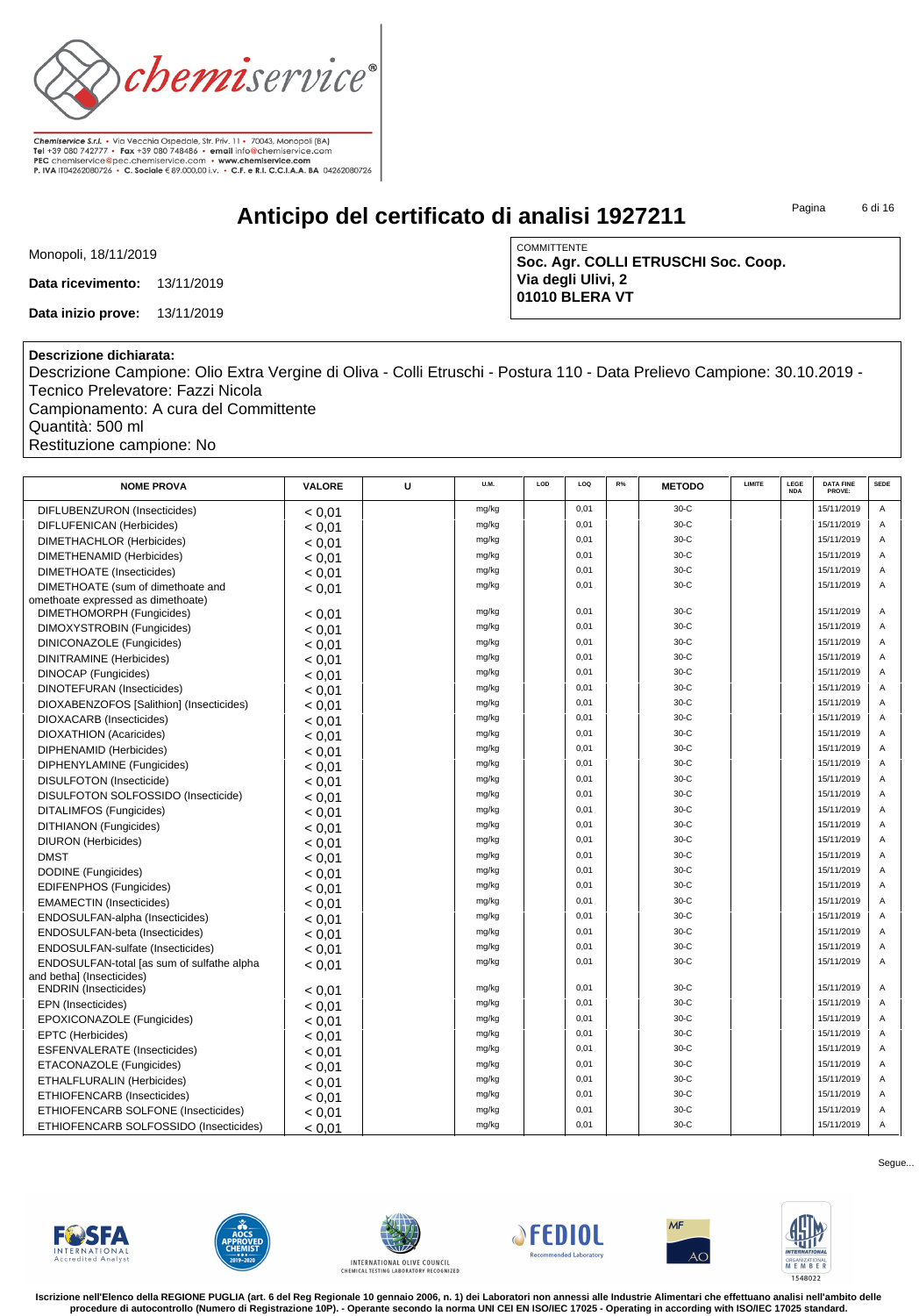

**Anticipo del certificato di analisi 1927211**

Pagina 7 di 16

Monopoli, 18/11/2019

**Data ricevimento:** 13/11/2019

**Data inizio prove:** 13/11/2019

COMMITTENTE **Soc. Agr. COLLI ETRUSCHI Soc. Coop. Via degli Ulivi, 2 01010 BLERA VT**

## **Descrizione dichiarata:**

Descrizione Campione: Olio Extra Vergine di Oliva - Colli Etruschi - Postura 110 - Data Prelievo Campione: 30.10.2019 - Tecnico Prelevatore: Fazzi Nicola Campionamento: A cura del Committente

Quantità: 500 ml

Restituzione campione: No

| <b>NOME PROVA</b>                                                | <b>VALORE</b> | U | U.M.  | LOD | LOQ  | R% | <b>METODO</b> | <b>LIMITE</b> | LEGE<br><b>NDA</b> | <b>DATA FINE</b><br>PROVE: | <b>SEDE</b>    |
|------------------------------------------------------------------|---------------|---|-------|-----|------|----|---------------|---------------|--------------------|----------------------------|----------------|
| <b>ETHION</b> (Insecticides)                                     | < 0.01        |   | mg/kg |     | 0.01 |    | $30-C$        |               |                    | 15/11/2019                 | A              |
| ETHIPROLE (Insecticides)                                         | < 0.01        |   | mg/kg |     | 0,01 |    | $30-C$        |               |                    | 15/11/2019                 | A              |
| <b>ETHIRIMOL (Fungicides)</b>                                    | < 0.01        |   | mg/kg |     | 0,01 |    | $30-C$        |               |                    | 15/11/2019                 | Α              |
| ETHOFUMESATE (Herbicides)                                        | < 0.01        |   | mg/kg |     | 0.01 |    | $30-C$        |               |                    | 15/11/2019                 | A              |
| ETHOPROPHOS (Insecticides)                                       | < 0.01        |   | mg/kg |     | 0.01 |    | $30-C$        |               |                    | 15/11/2019                 | A              |
| ETHOXYQUIN (Fungicides)                                          | < 0.01        |   | mg/kg |     | 0,01 |    | $30-C$        |               |                    | 15/11/2019                 | A              |
| ETOFENPROX (Insecticides)                                        | < 0,01        |   | mg/kg |     | 0,01 |    | $30-C$        |               |                    | 15/11/2019                 | A              |
| ETOXAZOLE (Acaricides)                                           | < 0.01        |   | mg/kg |     | 0.01 |    | $30-C$        |               |                    | 15/11/2019                 | $\Delta$       |
| ETRIDIAZOLE (Fungicides)                                         | < 0.01        |   | mg/kg |     | 0,01 |    | $30-C$        |               |                    | 15/11/2019                 | A              |
| <b>ETRIMFOS (Insecticides)</b>                                   | < 0.01        |   | mg/kg |     | 0,01 |    | $30-C$        |               |                    | 15/11/2019                 | A              |
| <b>EXYTHIAZOX (Acaricides)</b>                                   | < 0,01        |   | mg/kg |     | 0.01 |    | $30-C$        |               |                    | 15/11/2019                 | A              |
| FAMOXADONE (Fungicides)                                          | < 0.01        |   | mg/kg |     | 0.01 |    | $30-C$        |               |                    | 15/11/2019                 | A              |
| <b>FENAMIDONE</b> (Fungicides)                                   | < 0.01        |   | mg/kg |     | 0,01 |    | $30-C$        |               |                    | 15/11/2019                 | A              |
| <b>FENAMIPHOS (Insecticides)</b>                                 | < 0.01        |   | mg/kg |     | 0,01 |    | $30-C$        |               |                    | 15/11/2019                 | A              |
| FENAMIPHOS SULFONE (Insecticides)                                | < 0.01        |   | mg/kg |     | 0.01 |    | $30-C$        |               |                    | 15/11/2019                 | $\overline{A}$ |
| FENARIMOL (Fungicides)                                           | < 0.01        |   | mg/kg |     | 0,01 |    | $30-C$        |               |                    | 15/11/2019                 | A              |
| <b>FENAZAQUIN (Acaricides)</b>                                   | < 0.01        |   | mg/kg |     | 0,01 |    | $30-C$        |               |                    | 15/11/2019                 | A              |
| FENBUCONAZOLE (Fungicides)                                       | < 0.01        |   | mg/kg |     | 0,01 |    | $30-C$        |               |                    | 15/11/2019                 | A              |
| FENBUTATIN OXIDE (Acaricide)                                     | < 0.01        |   | mg/kg |     | 0.01 |    | $30-C$        |               |                    | 15/11/2019                 | A              |
| FENHEXAMID (Fungicides)                                          | < 0.01        |   | mg/kg |     | 0,01 |    | $30-C$        |               |                    | 15/11/2019                 | A              |
| <b>FENITROTHION (Insecticides)</b>                               | < 0.01        |   | mg/kg |     | 0,01 |    | $30-C$        |               |                    | 15/11/2019                 | A              |
| FENOBUCARB (Insecticides)                                        | < 0.01        |   | mg/kg |     | 0,01 |    | $30-C$        |               |                    | 15/11/2019                 | A              |
| FENOTHIOCARB (Acaricides)                                        | < 0.01        |   | mg/kg |     | 0.01 |    | $30-C$        |               |                    | 15/11/2019                 | A              |
| FENOXAPROP ETHYL (Herbicides)                                    | < 0.01        |   | mg/kg |     | 0,01 |    | $30-C$        |               |                    | 15/11/2019                 | A              |
| <b>FENOXYCARB</b> (Insecticides)                                 | < 0.01        |   | mg/kg |     | 0,01 |    | $30-C$        |               |                    | 15/11/2019                 | A              |
| FENPROPATHRIN (Insecticides)                                     | < 0.01        |   | mg/kg |     | 0.01 |    | $30-C$        |               |                    | 15/11/2019                 | A              |
| FENPROPIDIN (Fungicides)                                         | < 0.01        |   | mg/kg |     | 0,01 |    | $30-C$        |               |                    | 15/11/2019                 | A              |
| FENPROPIMORPH (Fungicides)                                       | < 0.01        |   | mg/kg |     | 0,01 |    | $30-C$        |               |                    | 15/11/2019                 | A              |
| FENPYROXIMATE (Acaricides)                                       | < 0.01        |   | mg/kg |     | 0,01 |    | $30-C$        |               |                    | 15/11/2019                 | A              |
| <b>FENSON (Acaricides)</b>                                       | < 0.01        |   | mg/kg |     | 0.01 |    | $30-C$        |               |                    | 15/11/2019                 | A              |
| FENSULFOTHION (Insecticides)                                     | < 0.01        |   | mg/kg |     | 0,01 |    | $30-C$        |               |                    | 15/11/2019                 | A              |
| <b>FENTHION SULFONE (Insecticides)</b>                           | < 0.01        |   | mg/kg |     | 0,01 |    | $30-C$        |               |                    | 15/11/2019                 | A              |
| FENTHION SULFOXIDE (Insecticides)                                | < 0.01        |   | mg/kg |     | 0,01 |    | $30-C$        |               |                    | 15/11/2019                 | A              |
| FENTHION-total, sum of Fenthion, Fenthion                        | < 0.01        |   | mg/kg |     | 0.01 |    | $30-C$        |               |                    | 15/11/2019                 | A              |
| sulfoxide and Fenthion sulfone (Insecticides)                    |               |   |       |     |      |    |               |               |                    |                            |                |
| <b>FENURON</b> (Herbicides)                                      | < 0.01        |   | mg/kg |     | 0.01 |    | $30-C$        |               |                    | 15/11/2019                 | A              |
| FENVALERATE (Insecticides)                                       | < 0.01        |   | mg/kg |     | 0.01 |    | $30-C$        |               |                    | 15/11/2019                 | A              |
| FIPRONIL (Insecticides)                                          | < 0.01        |   | mg/kg |     | 0,01 |    | $30-C$        |               |                    | 15/11/2019                 | A              |
| <b>FIPRONIL SULFONE (Insecticides)</b>                           | < 0.01        |   | mg/kg |     | 0,01 |    | $30-C$        |               |                    | 15/11/2019                 | A              |
| FIPRONIL, sum of Fipronil and Fipronil sulfone<br>(Insecticides) | < 0.01        |   | mg/kg |     | 0.01 |    | $30-C$        |               |                    | 15/11/2019                 | A              |
| FLAMPROP ISOPROPYL (Herbicides)                                  | < 0.01        |   | mg/kg |     | 0,01 |    | $30-C$        |               |                    | 15/11/2019                 | Α              |













**Iscrizione nell'Elenco della REGIONE PUGLIA (art. 6 del Reg Regionale 10 gennaio 2006, n. 1) dei Laboratori non annessi alle Industrie Alimentari che effettuano analisi nell'ambito delle procedure di autocontrollo (Numero di Registrazione 10P). - Operante secondo la norma UNI CEI EN ISO/IEC 17025 - Operating in according with ISO/IEC 17025 standard.**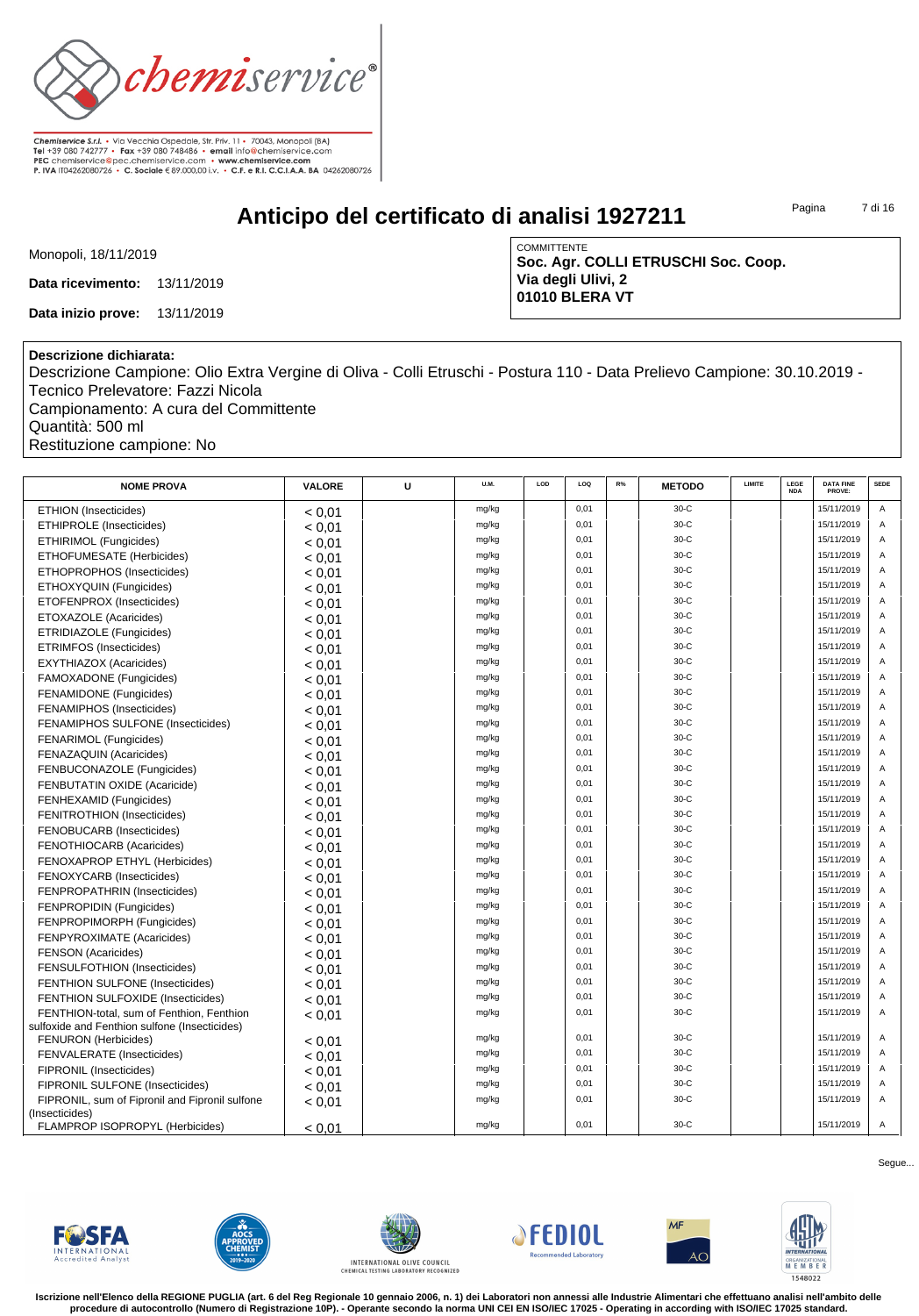

**Anticipo del certificato di analisi 1927211**

Pagina 8 di 16

Monopoli, 18/11/2019

**Data ricevimento:** 13/11/2019

**Data inizio prove:** 13/11/2019

COMMITTENTE **Soc. Agr. COLLI ETRUSCHI Soc. Coop. Via degli Ulivi, 2 01010 BLERA VT**

## **Descrizione dichiarata:**

Descrizione Campione: Olio Extra Vergine di Oliva - Colli Etruschi - Postura 110 - Data Prelievo Campione: 30.10.2019 - Tecnico Prelevatore: Fazzi Nicola Campionamento: A cura del Committente

Quantità: 500 ml Restituzione campione: No

| <b>NOME PROVA</b>                                                         | <b>VALORE</b> | U | U.M.  | LOD | LOQ          | R% | <b>METODO</b> | <b>LIMITE</b> | LEGE<br><b>NDA</b> | <b>DATA FINE</b><br>PROVE: | <b>SEDE</b> |
|---------------------------------------------------------------------------|---------------|---|-------|-----|--------------|----|---------------|---------------|--------------------|----------------------------|-------------|
| <b>FLAZASULFURON (Herbicides)</b>                                         | < 0.01        |   | mg/kg |     | 0,01         |    | $30-C$        |               |                    | 15/11/2019                 | A           |
| <b>FLONICAMID (Insecticides)</b>                                          | < 0.01        |   | mg/kg |     | 0,01         |    | $30-C$        |               |                    | 15/11/2019                 | A           |
| FLONICAMID (sum of FLONICAMID, TNFA and                                   | < 0.01        |   | mg/kg |     | 0,01         |    | $30-C$        |               |                    | 15/11/2019                 | A           |
| TNFG)                                                                     |               |   |       |     |              |    |               |               |                    |                            |             |
| <b>FLONICAMID-TNFA</b>                                                    | < 0.01        |   | mg/kg |     | 0,01         |    | $30-C$        |               |                    | 15/11/2019                 | Α           |
| <b>FLONICAMID-TNFG</b>                                                    | < 0.01        |   | mg/kg |     | 0,01         |    | $30-C$        |               |                    | 15/11/2019                 | A           |
| FLUAZIFOP (as sum of FLUAZIFOP and                                        | < 0.01        |   | mg/kg |     | 0,01         |    | $30-C$        |               |                    | 15/11/2019                 | Α           |
| (somers)<br>FLUAZIFOP (Herbicides)                                        |               |   | mg/kg |     | 0,01         |    | $30-C$        |               |                    | 15/11/2019                 | A           |
| FLUAZIFOP-p-BUTYL (Herbicides)                                            | < 0.01        |   | mg/kg |     | 0.01         |    | $30-C$        |               |                    | 15/11/2019                 | A           |
| FLUAZINAM (Fungicides)                                                    | < 0,01        |   | mg/kg |     | 0.01         |    | $30-C$        |               |                    | 15/11/2019                 | A           |
| FLUBENDIAMIDE (Insecticides)                                              | < 0.01        |   | mg/kg |     | 0,01         |    | $30-C$        |               |                    | 15/11/2019                 | A           |
| FLUBENZIMINE (Acaricides)                                                 | < 0.01        |   | mg/kg |     | 0.01         |    | $30-C$        |               |                    | 15/11/2019                 | A           |
| <b>FLUCYTHRINATE (Insecticides)</b>                                       | < 0.01        |   | mg/kg |     | 0.01         |    | $30-C$        |               |                    | 15/11/2019                 | A           |
|                                                                           | < 0.01        |   | mg/kg |     | 0.01         |    | $30-C$        |               |                    | 15/11/2019                 | A           |
| FLUDIOXONIL (sum of fludioxonil and oxidized<br>metabolites) (Fungicides) | < 0.01        |   |       |     |              |    | $30-C$        |               |                    |                            |             |
| <b>FLUFENACET</b> (Herbicides)                                            | < 0.01        |   | mg/kg |     | 0,01<br>0.01 |    | $30-C$        |               |                    | 15/11/2019<br>15/11/2019   | A           |
| FLUFENOXURON (Acaricides)                                                 | < 0.01        |   | mg/kg |     |              |    |               |               |                    |                            | A           |
| FLUOPICOLIDE (Fungicides)                                                 | < 0,01        |   | mg/kg |     | 0.01         |    | $30-C$        |               |                    | 15/11/2019                 | A           |
| FLUOPIRAM (Fungicide)                                                     | < 0.01        |   | mg/kg |     | 0.01         |    | $30-C$        |               |                    | 15/11/2019                 | A           |
| FLUOTRIMAZOLE (Fungicides)                                                | < 0.01        |   | mg/kg |     | 0.01         |    | $30-C$        |               |                    | 15/11/2019                 | A           |
| FLUQUINCONAZOLE (Fungicides)                                              | < 0,01        |   | mg/kg |     | 0,01         |    | $30-C$        |               |                    | 15/11/2019                 | A           |
| FLUROCHLORIDONE (Herbicides)                                              | < 0.01        |   | mg/kg |     | 0,01         |    | $30-C$        |               |                    | 15/11/2019                 | A           |
| FLUROXYPYR (Herbicides)                                                   | < 0,01        |   | mg/kg |     | 0.01         |    | $30-C$        |               |                    | 15/11/2019                 | A           |
| FLURPRIMIDOL (Growth regulators)                                          | < 0.01        |   | mg/kg |     | 0.01         |    | $30-C$        |               |                    | 15/11/2019                 | A           |
| FLUSILAZOLE (Fungicides)                                                  | < 0.01        |   | mg/kg |     | 0.01         |    | $30-C$        |               |                    | 15/11/2019                 | A           |
| FLUTOLANIL (Fungicide)                                                    | < 0.01        |   | mg/kg |     | 0,01         |    | $30-C$        |               |                    | 15/11/2019                 | A           |
| <b>FLUTRIAFOL (Fungicides)</b>                                            | < 0.01        |   | mg/kg |     | 0.01         |    | $30-C$        |               |                    | 15/11/2019                 | A           |
| FLUVALINATE-TAU (Insecticides)                                            | < 0.01        |   | mg/kg |     | 0.01         |    | $30-C$        |               |                    | 15/11/2019                 | A           |
| FLUXAPYROXAD (Fungicides)                                                 | < 0.01        |   | mg/kg |     | 0.01         |    | $30-C$        |               |                    | 15/11/2019                 | A           |
| FOLPET (Fungicides)                                                       | < 0.01        |   | mg/kg |     | 0.01         |    | $30-C$        |               |                    | 15/11/2019                 | A           |
| <b>FONOFOS</b> (Insecticides)                                             | < 0.01        |   | mg/kg |     | 0,01         |    | $30-C$        |               |                    | 15/11/2019                 | A           |
| FORMETANATE (Insecticides)                                                | < 0.01        |   | mg/kg |     | 0,01         |    | $30-C$        |               |                    | 15/11/2019                 | A           |
| <b>FORMOTHION (Insecticides)</b>                                          | < 0.01        |   | mg/kg |     | 0,01         |    | $30-C$        |               |                    | 15/11/2019                 | A           |
| <b>FOSMETOXON</b>                                                         | < 0.01        |   | mg/kg |     | 0,01         |    | $30-C$        |               |                    | 15/11/2019                 | Α           |
| <b>FOSTHIAZATE</b> (Nematicides)                                          | < 0.01        |   | mg/kg |     | 0,01         |    | $30-C$        |               |                    | 15/11/2019                 | A           |
| FURALAXYL (Fungicides)                                                    | < 0.01        |   | mg/kg |     | 0,01         |    | $30-C$        |               |                    | 15/11/2019                 | A           |
| FURAMETPYR (Fungicide)                                                    | < 0.01        |   | mg/kg |     | 0,01         |    | $30-C$        |               |                    | 15/11/2019                 | A           |
| <b>FURATHIOCARB (Insecticides)</b>                                        | < 0.01        |   | mg/kg |     | 0,01         |    | $30-C$        |               |                    | 15/11/2019                 | A           |
| HALFENPROX (Insecticides)                                                 | < 0.01        |   | mg/kg |     | 0,01         |    | $30-C$        |               |                    | 15/11/2019                 | Α           |
| HALOXYFOP, including HALOXYFOP-P-<br><b>METHYL</b> (Herbicides)           | < 0.01        |   | mg/kg |     | 0,01         |    | $30-C$        |               |                    | 15/11/2019                 | Α           |
| HCH, as sum of alfa and beta (Insecticides)                               | < 0.01        |   | mg/kg |     | 0.01         |    | $30-C$        |               |                    | 15/11/2019                 | A           |













**Iscrizione nell'Elenco della REGIONE PUGLIA (art. 6 del Reg Regionale 10 gennaio 2006, n. 1) dei Laboratori non annessi alle Industrie Alimentari che effettuano analisi nell'ambito delle procedure di autocontrollo (Numero di Registrazione 10P). - Operante secondo la norma UNI CEI EN ISO/IEC 17025 - Operating in according with ISO/IEC 17025 standard.**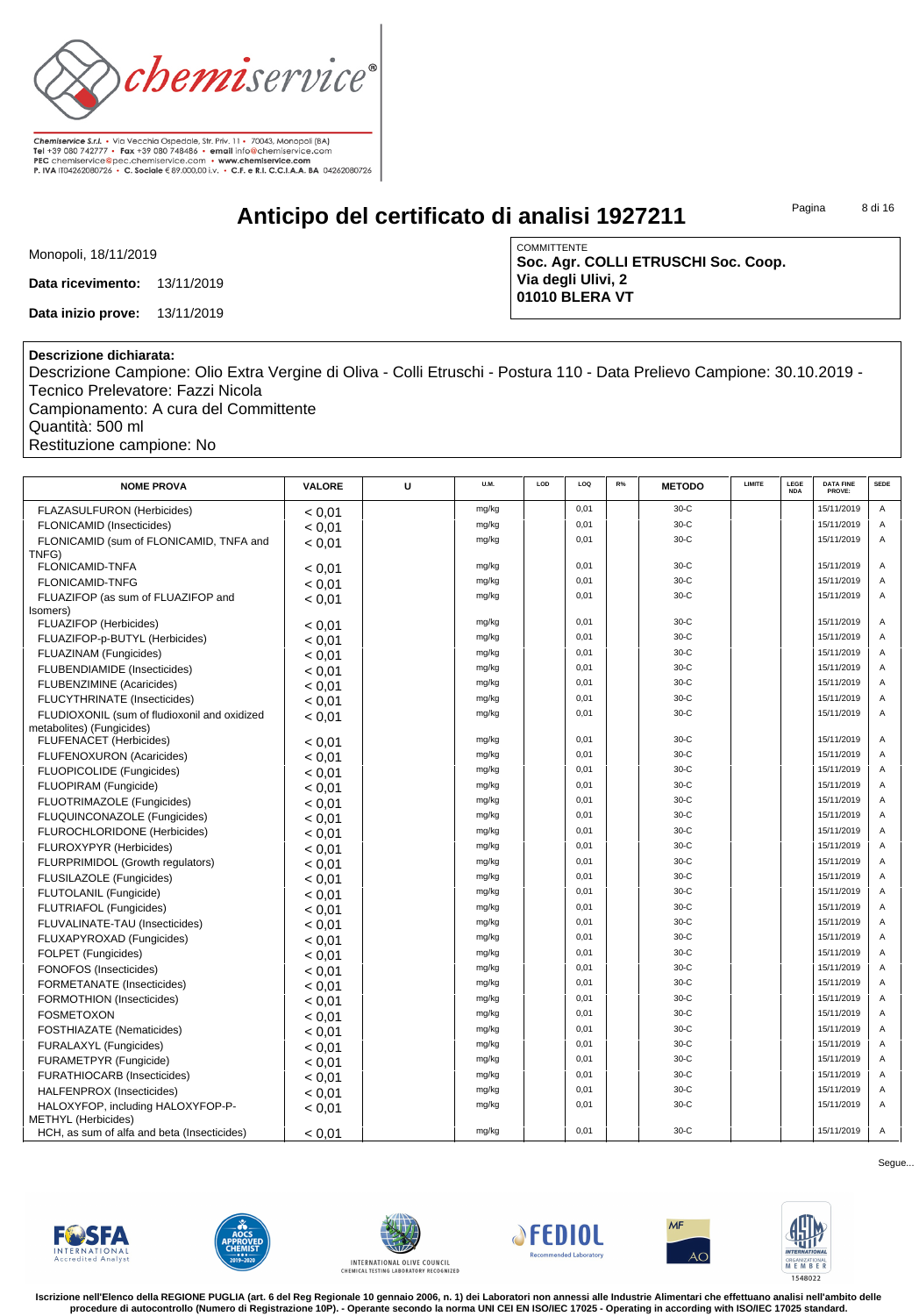

**Anticipo del certificato di analisi 1927211**

Pagina 9 di 16

Monopoli, 18/11/2019

**Data ricevimento:** 13/11/2019

**Data inizio prove:** 13/11/2019

COMMITTENTE **Soc. Agr. COLLI ETRUSCHI Soc. Coop. Via degli Ulivi, 2 01010 BLERA VT**

## **Descrizione dichiarata:**

Descrizione Campione: Olio Extra Vergine di Oliva - Colli Etruschi - Postura 110 - Data Prelievo Campione: 30.10.2019 - Tecnico Prelevatore: Fazzi Nicola Campionamento: A cura del Committente

Quantità: 500 ml

Restituzione campione: No

| <b>NOME PROVA</b>                         | <b>VALORE</b> | U | U.M.  | LOD | 100  | R% | <b>METODO</b> | <b>LIMITE</b> | <b>LEGE</b><br><b>NDA</b> | <b>DATA FINE</b><br>PROVE: | SEDE           |
|-------------------------------------------|---------------|---|-------|-----|------|----|---------------|---------------|---------------------------|----------------------------|----------------|
| <b>HEPTACHLOR (Insecticides)</b>          | < 0.01        |   | mg/kg |     | 0,01 |    | $30-C$        |               |                           | 15/11/2019                 | $\overline{A}$ |
| HEPTACHLOR EPOXYDE (Insecticides)         | < 0.01        |   | mg/kg |     | 0,01 |    | $30-C$        |               |                           | 15/11/2019                 | A              |
| HEPTENOPHOS (Insecticides)                | < 0.01        |   | mg/kg |     | 0,01 |    | $30-C$        |               |                           | 15/11/2019                 | $\overline{A}$ |
| <b>HEXACONAZOLE</b> (Fungicides)          | < 0.01        |   | mg/kg |     | 0,01 |    | $30-C$        |               |                           | 15/11/2019                 | $\overline{A}$ |
| <b>HEXAFLUMURON</b> (Insecticides)        | < 0.01        |   | mg/kg |     | 0,01 |    | $30-C$        |               |                           | 15/11/2019                 | A              |
| <b>HEXAZINONE</b> (Herbicides)            | < 0.01        |   | mg/kg |     | 0,01 |    | $30-C$        |               |                           | 15/11/2019                 | $\overline{A}$ |
| IMAZALIL (Fungicides)                     | < 0.01        |   | mg/kg |     | 0,01 |    | $30-C$        |               |                           | 15/11/2019                 | $\overline{A}$ |
| IMIBENCONAZOLE (Fungicide)                | < 0.01        |   | mg/kg |     | 0,01 |    | $30-C$        |               |                           | 15/11/2019                 | $\overline{A}$ |
| IMIDACLOPRID (Insecticides)               | < 0.01        |   | mg/kg |     | 0,01 |    | $30-C$        |               |                           | 15/11/2019                 | A              |
| INDAZIFLAM (Herbicide)                    | < 0.01        |   | mg/kg |     | 0.01 |    | $30-C$        |               |                           | 15/11/2019                 | A              |
| INDOXACARB (sum of indoxacarb and its R   | < 0.01        |   | mg/kg |     | 0.01 |    | $30-C$        |               |                           | 15/11/2019                 | $\overline{A}$ |
| enantiomer) (Insecticides)                |               |   |       |     |      |    |               |               |                           |                            |                |
| IODOFENPHOS (Insecticides)                | < 0.01        |   | mg/kg |     | 0,01 |    | $30-C$        |               |                           | 15/11/2019                 | A              |
| <b>IODOSULFURON</b> (Herbicides)          | < 0.01        |   | mg/kg |     | 0,01 |    | $30-C$        |               |                           | 15/11/2019                 | A              |
| IODOSULFURON METHYL (Herbicides)          | < 0.01        |   | mg/kg |     | 0,01 |    | $30-C$        |               |                           | 15/11/2019                 | A              |
| IOXYNIL (Herbicides)                      | < 0.01        |   | mg/kg |     | 0,01 |    | $30-C$        |               |                           | 15/11/2019                 | A              |
| IPROBENFOS (Fungicides)                   | < 0.01        |   | mg/kg |     | 0,01 |    | $30-C$        |               |                           | 15/11/2019                 | A              |
| IPRODIONE (Fungicides)                    | < 0.01        |   | mg/kg |     | 0,01 |    | $30-C$        |               |                           | 15/11/2019                 | A              |
| IPROVALICARB (Fungicides)                 | < 0.01        |   | mg/kg |     | 0,01 |    | $30-C$        |               |                           | 15/11/2019                 | $\overline{A}$ |
| ISAZOFOS (Insecticides)                   | < 0.01        |   | mg/kg |     | 0,01 |    | $30-C$        |               |                           | 15/11/2019                 | A              |
| <b>ISODRIN</b> (Insecticides)             | < 0.01        |   | mg/kg |     | 0,01 |    | $30-C$        |               |                           | 15/11/2019                 | $\overline{A}$ |
| ISOFENPHOS (Insecticides)                 | < 0.01        |   | mg/kg |     | 0,01 |    | $30-C$        |               |                           | 15/11/2019                 | $\mathsf{A}$   |
| ISOFENPHOS METHYL (Insecticides)          | < 0.01        |   | mg/kg |     | 0.01 |    | $30-C$        |               |                           | 15/11/2019                 | $\overline{A}$ |
| ISOPROCARB (Insecticides)                 | < 0.01        |   | mg/kg |     | 0.01 |    | $30-C$        |               |                           | 15/11/2019                 | $\overline{A}$ |
| <b>ISOPROPALIN (Herbicides)</b>           | < 0.01        |   | mg/kg |     | 0,01 |    | $30-C$        |               |                           | 15/11/2019                 | $\overline{A}$ |
| ISOPROTHIOLANE (Fingicides, Insecticides) | < 0.01        |   | mg/kg |     | 0,01 |    | $30-C$        |               |                           | 15/11/2019                 | $\overline{A}$ |
| <b>ISOPROTURON</b> (Herbicides)           | < 0.01        |   | mg/kg |     | 0,01 |    | $30-C$        |               |                           | 15/11/2019                 | $\overline{A}$ |
| <b>ISOXABEN</b> (Herbicides)              | < 0.01        |   | mg/kg |     | 0.01 |    | $30-C$        |               |                           | 15/11/2019                 | $\overline{A}$ |
| <b>ISOXAFLUTOLE</b> (Herbicides)          | < 0.01        |   | mg/kg |     | 0.01 |    | $30-C$        |               |                           | 15/11/2019                 | $\overline{A}$ |
| <b>ISOXATHION</b> (Insecticides)          | < 0.01        |   | mg/kg |     | 0.01 |    | $30-C$        |               |                           | 15/11/2019                 | $\overline{A}$ |
| <b>ISURON</b> (Herbicides)                | < 0.01        |   | mg/kg |     | 0.01 |    | $30-C$        |               |                           | 15/11/2019                 | $\overline{A}$ |
| <b>KRESOXIM METHYL (Fungicides)</b>       | < 0.01        |   | mg/kg |     | 0.01 |    | $30-C$        |               |                           | 15/11/2019                 | $\overline{A}$ |
| LAMBDA CYHALOTHRIN (Insecticides)         | < 0.01        |   | mg/kg |     | 0.01 |    | $30-C$        |               |                           | 15/11/2019                 | $\overline{A}$ |
| <b>LENACIL (Herbicides)</b>               | < 0.01        |   | mg/kg |     | 0.01 |    | $30-C$        |               |                           | 15/11/2019                 | $\overline{A}$ |
| LINDANE (Insecticides)                    | < 0.01        |   | mg/kg |     | 0,01 |    | $30-C$        |               |                           | 15/11/2019                 | A              |
| <b>LINURON</b> (Herbicides)               | < 0.01        |   | mg/kg |     | 0.01 |    | $30-C$        |               |                           | 15/11/2019                 | $\overline{A}$ |
| LUFENURON (Insecticides)                  | < 0.01        |   | mg/kg |     | 0,01 |    | $30-C$        |               |                           | 15/11/2019                 | $\overline{A}$ |
| MALAOXON (Metabolite)                     | < 0.01        |   | mg/kg |     | 0,01 |    | $30-C$        |               |                           | 15/11/2019                 | A              |
| <b>MALATHION</b> (Insecticides)           | < 0.01        |   | mg/kg |     | 0,01 |    | $30-C$        |               |                           | 15/11/2019                 | A              |
| MANDIPROPAMID (Fungicides)                | < 0.01        |   | mg/kg |     | 0,01 |    | $30-C$        |               |                           | 15/11/2019                 | Α              |
| MCPA (Herbicides)                         | < 0.01        |   | mg/kg |     | 0,01 |    | $30-C$        |               |                           | 15/11/2019                 | A              |
| MCPB (Herbicides)                         | < 0.01        |   | mg/kg |     | 0,01 |    | $30-C$        |               |                           | 15/11/2019                 | A              |













**Iscrizione nell'Elenco della REGIONE PUGLIA (art. 6 del Reg Regionale 10 gennaio 2006, n. 1) dei Laboratori non annessi alle Industrie Alimentari che effettuano analisi nell'ambito delle procedure di autocontrollo (Numero di Registrazione 10P). - Operante secondo la norma UNI CEI EN ISO/IEC 17025 - Operating in according with ISO/IEC 17025 standard.**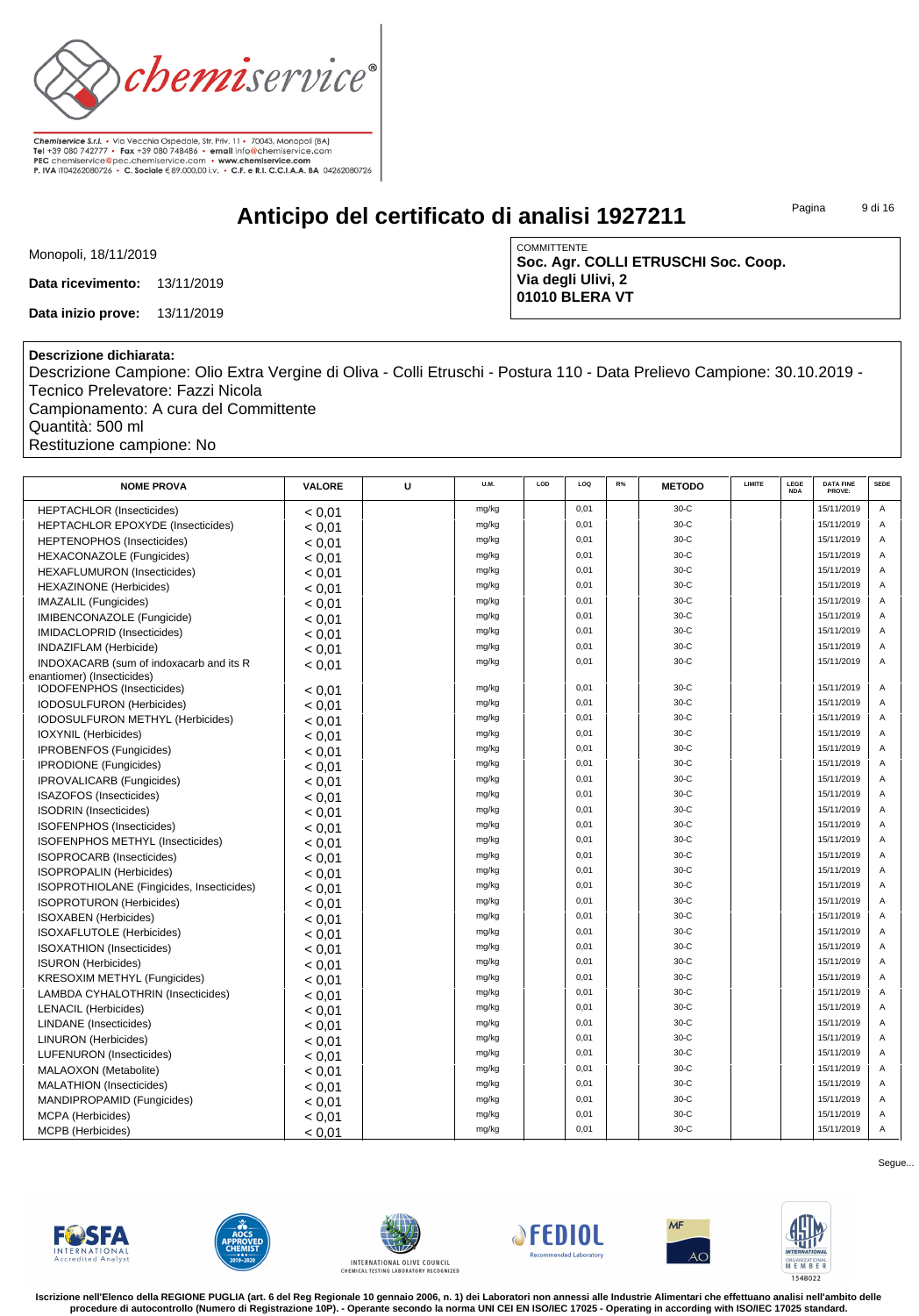

**Anticipo del certificato di analisi 1927211**

Pagina 10 di 16

Monopoli, 18/11/2019

**Data ricevimento:** 13/11/2019

**Data inizio prove:** 13/11/2019

COMMITTENTE **Soc. Agr. COLLI ETRUSCHI Soc. Coop. Via degli Ulivi, 2 01010 BLERA VT**

## **Descrizione dichiarata:**

Descrizione Campione: Olio Extra Vergine di Oliva - Colli Etruschi - Postura 110 - Data Prelievo Campione: 30.10.2019 - Tecnico Prelevatore: Fazzi Nicola Campionamento: A cura del Committente

Quantità: 500 ml Restituzione campione: No

| <b>NOME PROVA</b>                           | <b>VALORE</b> | U | U.M.  | LOD | LOQ  | R% | <b>METODO</b> | LIMITE | LEGE<br><b>NDA</b> | <b>DATA FINE</b><br>PROVE: | <b>SEDE</b> |
|---------------------------------------------|---------------|---|-------|-----|------|----|---------------|--------|--------------------|----------------------------|-------------|
| <b>MCPP</b> (Herbicides)                    | < 0.01        |   | mg/kg |     | 0,01 |    | $30-C$        |        |                    | 15/11/2019                 | Α           |
| <b>MECARBAM</b> (Insecticides)              | < 0.01        |   | mg/kg |     | 0,01 |    | $30-C$        |        |                    | 15/11/2019                 | A           |
| <b>MEFENACET</b> (Herbicides)               | < 0.01        |   | mg/kg |     | 0.01 |    | $30-C$        |        |                    | 15/11/2019                 | A           |
| MEPANIPYRIM (Fungicides)                    | < 0.01        |   | mg/kg |     | 0.01 |    | $30-C$        |        |                    | 15/11/2019                 | A           |
| MEPHOSFOLAN (Insecticedes)                  | < 0.01        |   | mg/kg |     | 0.01 |    | $30-C$        |        |                    | 15/11/2019                 | A           |
| <b>MEPRONIL (Fungicides)</b>                | < 0.01        |   | mg/kg |     | 0,01 |    | $30-C$        |        |                    | 15/11/2019                 | A           |
| MEPTYLDINOCAP (Fungicides)                  | < 0.01        |   | mg/kg |     | 0.01 |    | $30-C$        |        |                    | 15/11/2019                 | A           |
| MESOSULFURON METHYL (Herbicides)            | < 0.01        |   | mg/kg |     | 0.01 |    | $30-C$        |        |                    | 15/11/2019                 | A           |
| METAFLUMIZONE (Insecticide)                 | < 0,01        |   | mg/kg |     | 0,01 |    | $30-C$        |        |                    | 15/11/2019                 | A           |
| METALAXYL (Fungicides)                      | < 0.01        |   | mg/kg |     | 0,01 |    | $30-C$        |        |                    | 15/11/2019                 | A           |
| METALAXYL (sum of METALAXYL and             | < 0.01        |   | mg/kg |     | 0,01 |    | $30-C$        |        |                    | 15/11/2019                 | A           |
| METALAXYL-M)                                |               |   |       |     |      |    |               |        |                    |                            |             |
| METALAXYL-M                                 | < 0.01        |   | mg/kg |     | 0,01 |    | $30-C$        |        |                    | 15/11/2019                 | Α           |
| <b>METAMITRON</b> (Herbicides)              | < 0.01        |   | mg/kg |     | 0.01 |    | $30-C$        |        |                    | 15/11/2019                 | A           |
| METAZACHLOR (Herbicides)                    | < 0.01        |   | mg/kg |     | 0.01 |    | $30-C$        |        |                    | 15/11/2019                 | A           |
| METCONAZOLE (Fungicides)                    | < 0.01        |   | mg/kg |     | 0,01 |    | $30-C$        |        |                    | 15/11/2019                 | A           |
| METHACRIFOS (Insecticides)                  | < 0.01        |   | mg/kg |     | 0,01 |    | $30-C$        |        |                    | 15/11/2019                 | A           |
| METHAMIDOPHOS (Insecticides)                | < 0.01        |   | mg/kg |     | 0.01 |    | $30-C$        |        |                    | 15/11/2019                 | A           |
| METHIDATHION (Insecticides)                 | < 0.01        |   | mg/kg |     | 0.01 |    | $30-C$        |        |                    | 15/11/2019                 | A           |
| METHIOCARB (Insecticides)                   | < 0.01        |   | mg/kg |     | 0,01 |    | $30-C$        |        |                    | 15/11/2019                 | A           |
| <b>METHIOCARB SULFONE (Insecticides)</b>    | < 0.01        |   | mg/kg |     | 0,01 |    | $30-C$        |        |                    | 15/11/2019                 | A           |
| METHIOCARB SULFOXIDE (Insecticides)         | < 0.01        |   | mg/kg |     | 0.01 |    | $30-C$        |        |                    | 15/11/2019                 | A           |
| METHIOCARB-total, sum of Methiocarb,        | < 0.01        |   | mg/kg |     | 0.01 |    | $30-C$        |        |                    | 15/11/2019                 | A           |
| Methiocarb sulfoxide and Methiocarb sulfone |               |   |       |     |      |    |               |        |                    |                            |             |
| (Insecticides)                              |               |   | mg/kg |     | 0,01 |    | $30-C$        |        |                    | 15/11/2019                 | Α           |
| METHOMYL (Insecticides)                     | < 0.01        |   | mg/kg |     | 0.01 |    | $30-C$        |        |                    | 15/11/2019                 | A           |
| METHOPRENE (Insecticides)                   | < 0.01        |   | mg/kg |     | 0.01 |    | $30-C$        |        |                    | 15/11/2019                 | A           |
| METHOXYCHLOR (Insecticides)                 | < 0.01        |   | mg/kg |     | 0.01 |    | $30-C$        |        |                    | 15/11/2019                 | A           |
| METHOXYFENOZIDE (Insecticides)              | < 0.01        |   | mg/kg |     | 0,01 |    | $30-C$        |        |                    | 15/11/2019                 | A           |
| <b>METOBROMURON</b> (Herbicides)            | < 0.01        |   | mg/kg |     | 0.01 |    | $30-C$        |        |                    | 15/11/2019                 | A           |
| <b>METOLACHLOR (Herbicides)</b>             | < 0.01        |   | mg/kg |     | 0.01 |    | $30-C$        |        |                    | 15/11/2019                 | A           |
| METOLCARB (Insecticides)                    | < 0.01        |   |       |     | 0,01 |    | $30-C$        |        |                    | 15/11/2019                 | A           |
| <b>METOXURON</b> (Herbicides)               | < 0.01        |   | mg/kg |     |      |    |               |        |                    |                            |             |
| METRAFENONE (Fungicides)                    | < 0.01        |   | mg/kg |     | 0,01 |    | $30-C$        |        |                    | 15/11/2019                 | A           |
| <b>METRIBUZIN (Herbicides)</b>              | < 0.01        |   | mg/kg |     | 0.01 |    | $30-C$        |        |                    | 15/11/2019                 | A           |
| MEVINPHOS (Insecticides)                    | < 0.01        |   | mg/kg |     | 0.01 |    | $30-C$        |        |                    | 15/11/2019                 | A           |
| MIREX (Insecticides)                        | < 0.01        |   | mg/kg |     | 0.01 |    | $30-C$        |        |                    | 15/11/2019                 | A           |
| <b>MOLINATE</b> (Herbicides)                | < 0.01        |   | mg/kg |     | 0,01 |    | $30-C$        |        |                    | 15/11/2019                 | A           |
| MONOCROTOPHOS (Insecticides)                | < 0.01        |   | mg/kg |     | 0.01 |    | $30-C$        |        |                    | 15/11/2019                 | A           |
| MONOLINURON (Herbicides)                    | < 0.01        |   | mg/kg |     | 0.01 |    | $30-C$        |        |                    | 15/11/2019                 | A           |
| MYCLOBUTANIL (Fungicides)                   | < 0.01        |   | mg/kg |     | 0,01 |    | $30-C$        |        |                    | 15/11/2019                 | A           |
| NAA (1- Naphthalen acetic Acid)             | < 0.01        |   | mg/kg |     | 0,01 |    | $30-C$        |        |                    | 15/11/2019                 | Α           |













**Iscrizione nell'Elenco della REGIONE PUGLIA (art. 6 del Reg Regionale 10 gennaio 2006, n. 1) dei Laboratori non annessi alle Industrie Alimentari che effettuano analisi nell'ambito delle procedure di autocontrollo (Numero di Registrazione 10P). - Operante secondo la norma UNI CEI EN ISO/IEC 17025 - Operating in according with ISO/IEC 17025 standard.**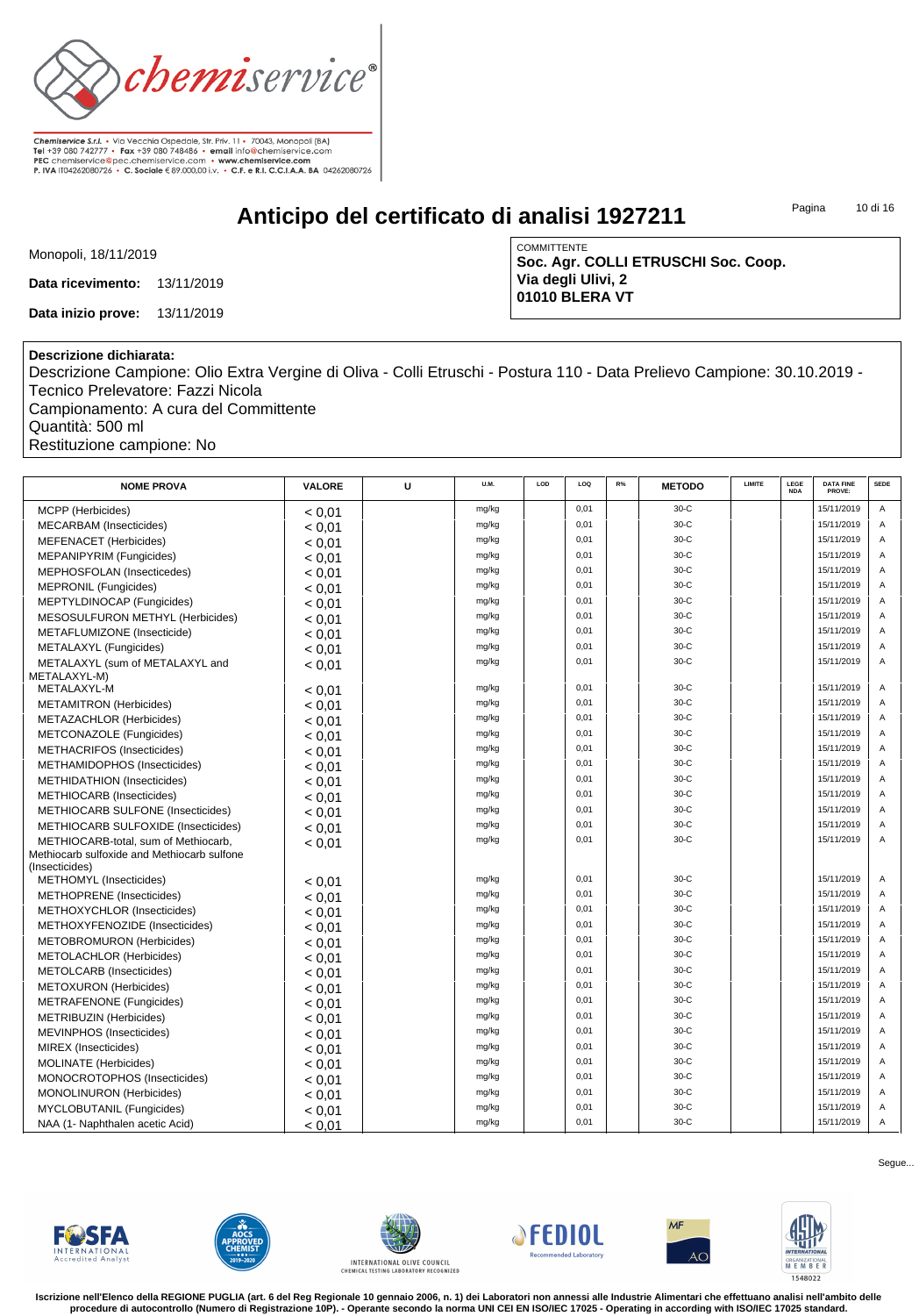

**Anticipo del certificato di analisi 1927211**

Pagina 11 di 16

Monopoli, 18/11/2019

**Data ricevimento:** 13/11/2019

**Data inizio prove:** 13/11/2019

COMMITTENTE **Soc. Agr. COLLI ETRUSCHI Soc. Coop. Via degli Ulivi, 2 01010 BLERA VT**

## **Descrizione dichiarata:**

Descrizione Campione: Olio Extra Vergine di Oliva - Colli Etruschi - Postura 110 - Data Prelievo Campione: 30.10.2019 - Tecnico Prelevatore: Fazzi Nicola Campionamento: A cura del Committente

Quantità: 500 ml Restituzione campione: No

| <b>NOME PROVA</b>                 | VALORE | U | U.M.  | LOD | LOQ          | R% | <b>METODO</b> | <b>LIMITE</b> | LEGE<br><b>NDA</b> | <b>DATA FINE</b><br>PROVE: | <b>SEDE</b>    |
|-----------------------------------|--------|---|-------|-----|--------------|----|---------------|---------------|--------------------|----------------------------|----------------|
| NAD (1-Naphthalen acethamide)     | < 0.01 |   | mg/kg |     | 0,01         |    | $30-C$        |               |                    | 15/11/2019                 | $\overline{A}$ |
| NALED (Insecticides, Acaricides)  | < 0.01 |   | mg/kg |     | 0.01         |    | $30-C$        |               |                    | 15/11/2019                 | A              |
| NAPROPAMIDE (Herbicide)           | < 0.01 |   | mg/kg |     | 0.01         |    | $30-C$        |               |                    | 15/11/2019                 | A              |
| <b>NEBURON</b> (Herbicides)       | < 0.01 |   | mg/kg |     | 0,01         |    | $30-C$        |               |                    | 15/11/2019                 | A              |
| NICOTINE (Insecticides)           | < 0.01 |   | mg/kg |     | 0,01         |    | $30-C$        |               |                    | 15/11/2019                 | A              |
| NITENPYRAM (Insecticides)         | < 0.01 |   | mg/kg |     | 0,01         |    | $30-C$        |               |                    | 15/11/2019                 | A              |
| NITROFEN (Herbicides)             | < 0.01 |   | mg/kg |     | 0,01         |    | $30-C$        |               |                    | 15/11/2019                 | A              |
| NITROTHAL-ISOPROPYL (Fungicides)  | < 0.01 |   | mg/kg |     | 0,01         |    | $30-C$        |               |                    | 15/11/2019                 | A              |
| NORFLURAZON (Herbicides)          | < 0.01 |   | mg/kg |     | 0,01         |    | $30-C$        |               |                    | 15/11/2019                 | A              |
| NOVALURON (Insecticides)          | < 0.01 |   | mg/kg |     | 0,01         |    | $30-C$        |               |                    | 15/11/2019                 | A              |
| <b>NUARIMOL</b> (Fungicides)      | < 0.01 |   | mg/kg |     | 0,01         |    | $30-C$        |               |                    | 15/11/2019                 | A              |
| <b>OFURACE</b> (Fungicides)       | < 0.01 |   | mg/kg |     | 0.01         |    | $30-C$        |               |                    | 15/11/2019                 | A              |
| <b>OMETHOATE</b> (Insecticides)   | < 0.01 |   | mg/kg |     | 0,01         |    | $30-C$        |               |                    | 15/11/2019                 | A              |
| ORYZALIN (Herbicide)              | < 0.01 |   | mg/kg |     | 0,01         |    | $30-C$        |               |                    | 15/11/2019                 | A              |
| <b>OXADIAZON</b> (Herbicides)     | < 0.01 |   | mg/kg |     | 0,01         |    | $30-C$        |               |                    | 15/11/2019                 | A              |
| <b>OXADIXYL</b> (Fungicides)      | < 0.01 |   | mg/kg |     | 0.01         |    | $30-C$        |               |                    | 15/11/2019                 | $\mathsf{A}$   |
| <b>OXAMYL</b> (Insecticides)      | < 0,01 |   | mg/kg |     | 0.01         |    | $30-C$        |               |                    | 15/11/2019                 | A              |
| <b>OXYCARBOXIN (Fungicides)</b>   | < 0.01 |   | mg/kg |     | 0.01         |    | $30-C$        |               |                    | 15/11/2019                 | A              |
| OXYDEMETON METHYL (Insecticides)  | < 0.01 |   | mg/kg |     | 0,01         |    | $30-C$        |               |                    | 15/11/2019                 | A              |
| <b>OXYFLUORFEN</b> (Herbicides)   | < 0.01 |   | mg/kg |     | 0,01         |    | $30-C$        |               |                    | 15/11/2019                 | A              |
| PACLOBUTRAZOL (Growth Regulators) | < 0.01 |   | mg/kg |     | 0.01         |    | $30-C$        |               |                    | 15/11/2019                 | A              |
| PARAOXON (Insecticides)           | < 0.01 |   | mg/kg |     | 0.01         |    | $30-C$        |               |                    | 15/11/2019                 | A              |
| PARAOXON METHYL (Insecticides)    | < 0.01 |   | mg/kg |     | 0.01         |    | $30-C$        |               |                    | 15/11/2019                 | A              |
| PARATHION ETHYL (Insecticides)    | < 0.01 |   | mg/kg |     | 0.01         |    | $30-C$        |               |                    | 15/11/2019                 | A              |
| PARATHION METHYL (Insecticides)   | < 0.01 |   | mg/kg |     | 0.01         |    | $30-C$        |               |                    | 15/11/2019                 | A              |
| PENCONAZOLE (Fungicides)          | < 0.01 |   | mg/kg |     | 0.01         |    | $30-C$        |               |                    | 15/11/2019                 | A              |
| PENCYCURON (Fungicides)           | < 0.01 |   | mg/kg |     | 0,01         |    | $30-C$        |               |                    | 15/11/2019                 | Α              |
| PENDIMETHALIN (Herbicides)        | < 0.01 |   | mg/kg |     | 0.01         |    | $30-C$        |               |                    | 15/11/2019                 | A              |
| PENOXSULAM (Herbicides)           | < 0.01 |   | mg/kg |     | 0,01         |    | $30-C$        |               |                    | 15/11/2019                 | A              |
| PENTACHLOROANILINE (Fungicides)   | < 0.01 |   | mg/kg |     | 0,01         |    | $30-C$        |               |                    | 15/11/2019                 | Α              |
| PENTACHLOROANISOLO (Fungicides)   | < 0.01 |   | mg/kg |     | 0,01         |    | $30-C$        |               |                    | 15/11/2019                 | A              |
| PENTACHLOROTHIOANISOLE IMethyl    | < 0.01 |   | mg/kg |     | 0,01         |    | $30-C$        |               |                    | 15/11/2019                 | A              |
| pentachlorophenyl sulfide]        |        |   |       |     |              |    | $30-C$        |               |                    |                            |                |
| PENTHIOPYRAD (fungicides)         | < 0.01 |   | mg/kg |     | 0,01<br>0.01 |    | $30-C$        |               |                    | 15/11/2019                 | A              |
| PERMETHRIN (Insecticides)         | < 0.01 |   | mg/kg |     |              |    |               |               |                    | 15/11/2019                 | A              |
| <b>PERTANE</b>                    | < 0.01 |   | mg/kg |     | 0.01         |    | $30-C$        |               |                    | 15/11/2019                 | A              |
| PHENMEDIPHAM (Herbicides)         | < 0.01 |   | mg/kg |     | 0.01         |    | $30-C$        |               |                    | 15/11/2019                 | A              |
| PHENTHOATE (Insecticides)         | < 0.01 |   | mg/kg |     | 0,01         |    | $30-C$        |               |                    | 15/11/2019                 | A              |
| PHENYLPHENOL-2 (Fungicides)       | < 0,01 |   | mg/kg |     | 0,01         |    | $30-C$        |               |                    | 15/11/2019                 | A              |
| PHORATE (Insecticides)            | < 0.01 |   | mg/kg |     | 0,01         |    | $30-C$        |               |                    | 15/11/2019                 | A              |
| PHORATE SULFONE (Insecticides)    | < 0.01 |   | mg/kg |     | 0,01         |    | $30-C$        |               |                    | 15/11/2019                 | A              |
| PHORATE SULFOXIDE (Insecticides)  | < 0.01 |   | mg/kg |     | 0,01         |    | $30-C$        |               |                    | 15/11/2019                 | Α              |













**Iscrizione nell'Elenco della REGIONE PUGLIA (art. 6 del Reg Regionale 10 gennaio 2006, n. 1) dei Laboratori non annessi alle Industrie Alimentari che effettuano analisi nell'ambito delle procedure di autocontrollo (Numero di Registrazione 10P). - Operante secondo la norma UNI CEI EN ISO/IEC 17025 - Operating in according with ISO/IEC 17025 standard.**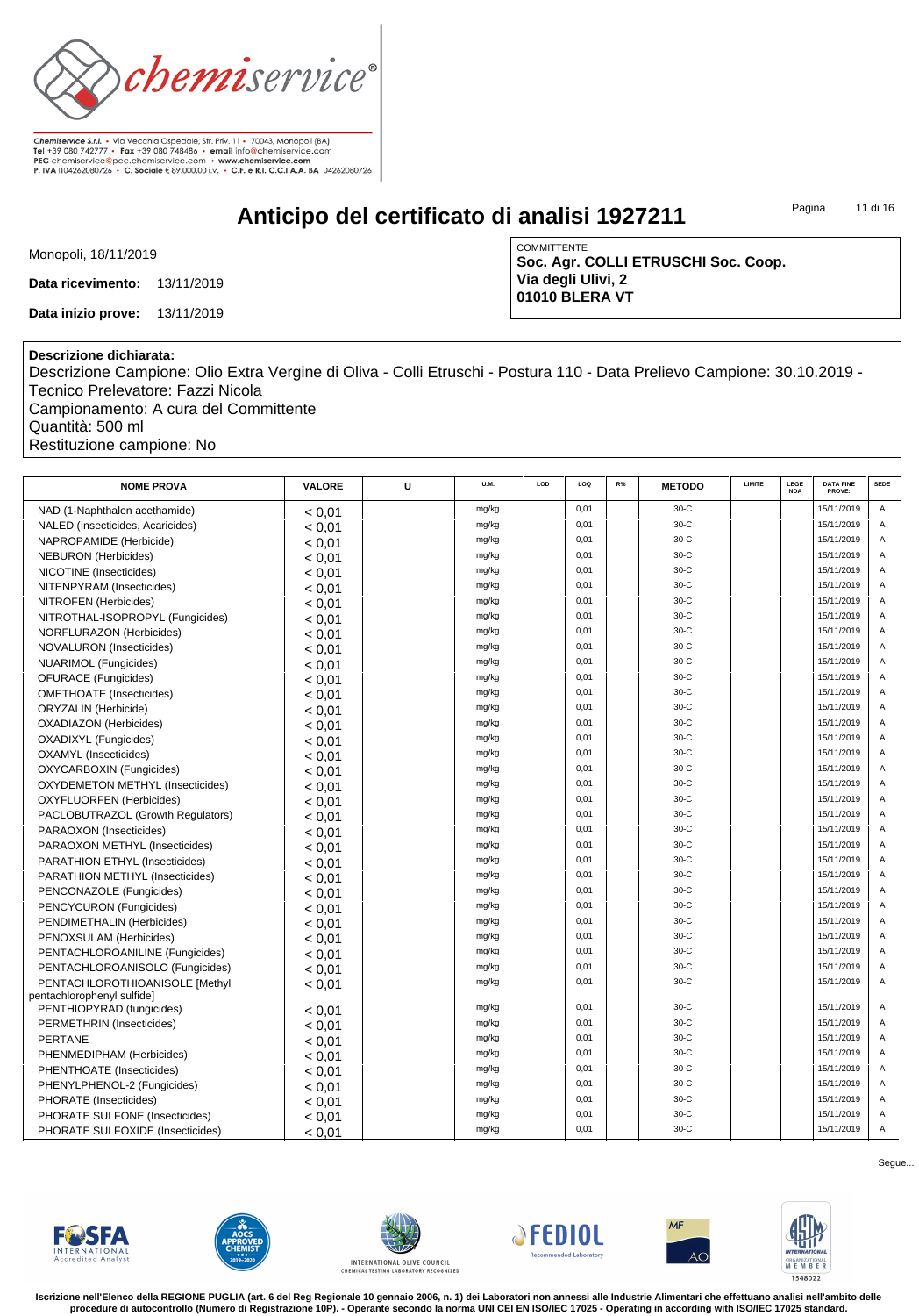

**Anticipo del certificato di analisi 1927211**

Pagina 12 di 16

Monopoli, 18/11/2019

**Data ricevimento:** 13/11/2019

**Data inizio prove:** 13/11/2019

COMMITTENTE **Soc. Agr. COLLI ETRUSCHI Soc. Coop. Via degli Ulivi, 2 01010 BLERA VT**

## **Descrizione dichiarata:**

Descrizione Campione: Olio Extra Vergine di Oliva - Colli Etruschi - Postura 110 - Data Prelievo Campione: 30.10.2019 - Tecnico Prelevatore: Fazzi Nicola Campionamento: A cura del Committente

Quantità: 500 ml Restituzione campione: No

| <b>NOME PROVA</b>                                   | <b>VALORE</b> | U | U.M.  | LOD | LOQ  | R% | <b>METODO</b> | LIMITE | LEGE<br><b>NDA</b> | <b>DATA FINE</b><br>PROVE: | <b>SEDE</b> |
|-----------------------------------------------------|---------------|---|-------|-----|------|----|---------------|--------|--------------------|----------------------------|-------------|
| PHOSALONE (Insecticides)                            | < 0.01        |   | mg/kg |     | 0,01 |    | $30-C$        |        |                    | 15/11/2019                 | Α           |
| PHOSMET (Insecticides)                              | < 0.01        |   | mg/kg |     | 0,01 |    | $30-C$        |        |                    | 15/11/2019                 | A           |
| PHOSPHAMIDON (Insecticides)                         | < 0.01        |   | mg/kg |     | 0,01 |    | $30-C$        |        |                    | 15/11/2019                 | A           |
| PHOXIM (Insecticides/Acaricides)                    | < 0.01        |   | mg/kg |     | 0,01 |    | $30-C$        |        |                    | 15/11/2019                 | A           |
| PHTHALIDE (Fungicides)                              | < 0.01        |   | mg/kg |     | 0,01 |    | $30-C$        |        |                    | 15/11/2019                 | A           |
| PICLORAM (Herbicides)                               | < 0.01        |   | mg/kg |     | 0.01 |    | $30-C$        |        |                    | 15/11/2019                 | A           |
| PICOLINAFEN (Herbicides)                            | < 0.01        |   | mg/kg |     | 0,01 |    | $30-C$        |        |                    | 15/11/2019                 | A           |
| PICOXYSTROBIN (Fungicides)                          | < 0.01        |   | mg/kg |     | 0,01 |    | $30-C$        |        |                    | 15/11/2019                 | A           |
| PIPERONYL BUTOXIDE (Synergist)                      | < 0.01        |   | mg/kg |     | 0.01 |    | $30-C$        |        |                    | 15/11/2019                 | A           |
| PIRIMICARB (Insecticides)                           | < 0.01        |   | mg/kg |     | 0,01 |    | $30-C$        |        |                    | 15/11/2019                 | A           |
| PIRIMICARB (sum of PIRIMICARB and                   | < 0.01        |   | mg/kg |     | 0,01 |    | $30-C$        |        |                    | 15/11/2019                 | A           |
| PIRIMICARB, DESMETHYL)                              |               |   |       |     |      |    |               |        |                    |                            |             |
| PIRIMICARB, DESMETHYL                               | < 0.01        |   | mg/kg |     | 0.01 |    | $30-C$        |        |                    | 15/11/2019                 | A           |
| PIRIMIPHOS ETHYL (Insecticides)                     | < 0.01        |   | mg/kg |     | 0,01 |    | $30-C$        |        |                    | 15/11/2019                 | A           |
| PIRIMIPHOS METHYL (Insecticides)                    | < 0.01        |   | mg/kg |     | 0.01 |    | $30-C$        |        |                    | 15/11/2019                 | A           |
| PRETILACHLOR (Herbicides)                           | < 0.01        |   | mg/kg |     | 0.01 |    | $30-C$        |        |                    | 15/11/2019                 | A           |
| PRIMISULFURON METHYL (Herbicides)                   | < 0.01        |   | mg/kg |     | 0,01 |    | $30-C$        |        |                    | 15/11/2019                 | A           |
| PROCHLORAZ (Fungicides)                             | < 0.01        |   | mg/kg |     | 0,01 |    | $30-C$        |        |                    | 15/11/2019                 | A           |
| PROCYMIDONE (Fungicides)                            | < 0.01        |   | mg/kg |     | 0.01 |    | $30-C$        |        |                    | 15/11/2019                 | A           |
| PROFENOFOS (Insecticides)                           | < 0.01        |   | mg/kg |     | 0.01 |    | $30-C$        |        |                    | 15/11/2019                 | A           |
| <b>PROFLURALIN (Herbicides)</b>                     | < 0.01        |   | mg/kg |     | 0,01 |    | $30-C$        |        |                    | 15/11/2019                 | A           |
| PROMECARB (Insecticides)                            | < 0.01        |   | mg/kg |     | 0.01 |    | $30-C$        |        |                    | 15/11/2019                 | A           |
| PROMETON (Herbicides)                               | < 0.01        |   | mg/kg |     | 0.01 |    | $30-C$        |        |                    | 15/11/2019                 | A           |
| PROMETRYN (Herbicides)                              | < 0.01        |   | mg/kg |     | 0,01 |    | $30-C$        |        |                    | 15/11/2019                 | A           |
| PROPACHLOR (Herbicides)                             | < 0.01        |   | mg/kg |     | 0,01 |    | $30-C$        |        |                    | 15/11/2019                 | A           |
| PROPAMOCARB (Fungicides)                            | < 0.01        |   | mg/kg |     | 0.01 |    | $30-C$        |        |                    | 15/11/2019                 | A           |
| PROPAMOCARB (sum fo PROPAMOCARB,                    | < 0.01        |   | mg/kg |     | 0.01 |    | $30-C$        |        |                    | 15/11/2019                 | A           |
| PROPAMOCARB-N-DESMETHYL and<br>PROPAMOCARB-N-OXIDE) |               |   |       |     |      |    |               |        |                    |                            |             |
| PROPAMOCARB-N-DESMETHYL                             | < 0.01        |   | mg/kg |     | 0,01 |    | $30-C$        |        |                    | 15/11/2019                 | A           |
| PROPAMOCARB-N-OXIDE                                 | < 0.01        |   | mg/kg |     | 0,01 |    | $30-C$        |        |                    | 15/11/2019                 | Α           |
| PROPANIL (Herbicides)                               | < 0.01        |   | mg/kg |     | 0,01 |    | $30-C$        |        |                    | 15/11/2019                 | A           |
| PROPAPHOS (Insecticides)                            | < 0.01        |   | mg/kg |     | 0.01 |    | $30-C$        |        |                    | 15/11/2019                 | A           |
| PROPARGITE (Acaricides)                             | < 0.01        |   | mg/kg |     | 0,01 |    | $30-C$        |        |                    | 15/11/2019                 | A           |
| PROPAZINE (Herbicides)                              | < 0.01        |   | mg/kg |     | 0,01 |    | $30-C$        |        |                    | 15/11/2019                 | A           |
| PROPHAM (Herbicides)                                | < 0.01        |   | mg/kg |     | 0.01 |    | $30-C$        |        |                    | 15/11/2019                 | A           |
| PROPICONAZOLE (Fungicides)                          | < 0.01        |   | mg/kg |     | 0,01 |    | $30-C$        |        |                    | 15/11/2019                 | A           |
| PROPOXUR (Insecticides)                             | < 0.01        |   | mg/kg |     | 0,01 |    | $30-C$        |        |                    | 15/11/2019                 | A           |
| PROPYZAMIDE (Herbicides)                            | < 0.01        |   | mg/kg |     | 0,01 |    | $30-C$        |        |                    | 15/11/2019                 | A           |
| PROQUINAZID (Fungicides)                            | < 0.01        |   | mg/kg |     | 0,01 |    | $30-C$        |        |                    | 15/11/2019                 | A           |
| PROSULFOCARB (Herbicides)                           | < 0.01        |   | mg/kg |     | 0,01 |    | $30-C$        |        |                    | 15/11/2019                 | A           |
| PROTHIOCONAZOLE (Fungicides)                        | < 0.01        |   | mg/kg |     | 0,01 |    | $30-C$        |        |                    | 15/11/2019                 | A           |













**Iscrizione nell'Elenco della REGIONE PUGLIA (art. 6 del Reg Regionale 10 gennaio 2006, n. 1) dei Laboratori non annessi alle Industrie Alimentari che effettuano analisi nell'ambito delle procedure di autocontrollo (Numero di Registrazione 10P). - Operante secondo la norma UNI CEI EN ISO/IEC 17025 - Operating in according with ISO/IEC 17025 standard.**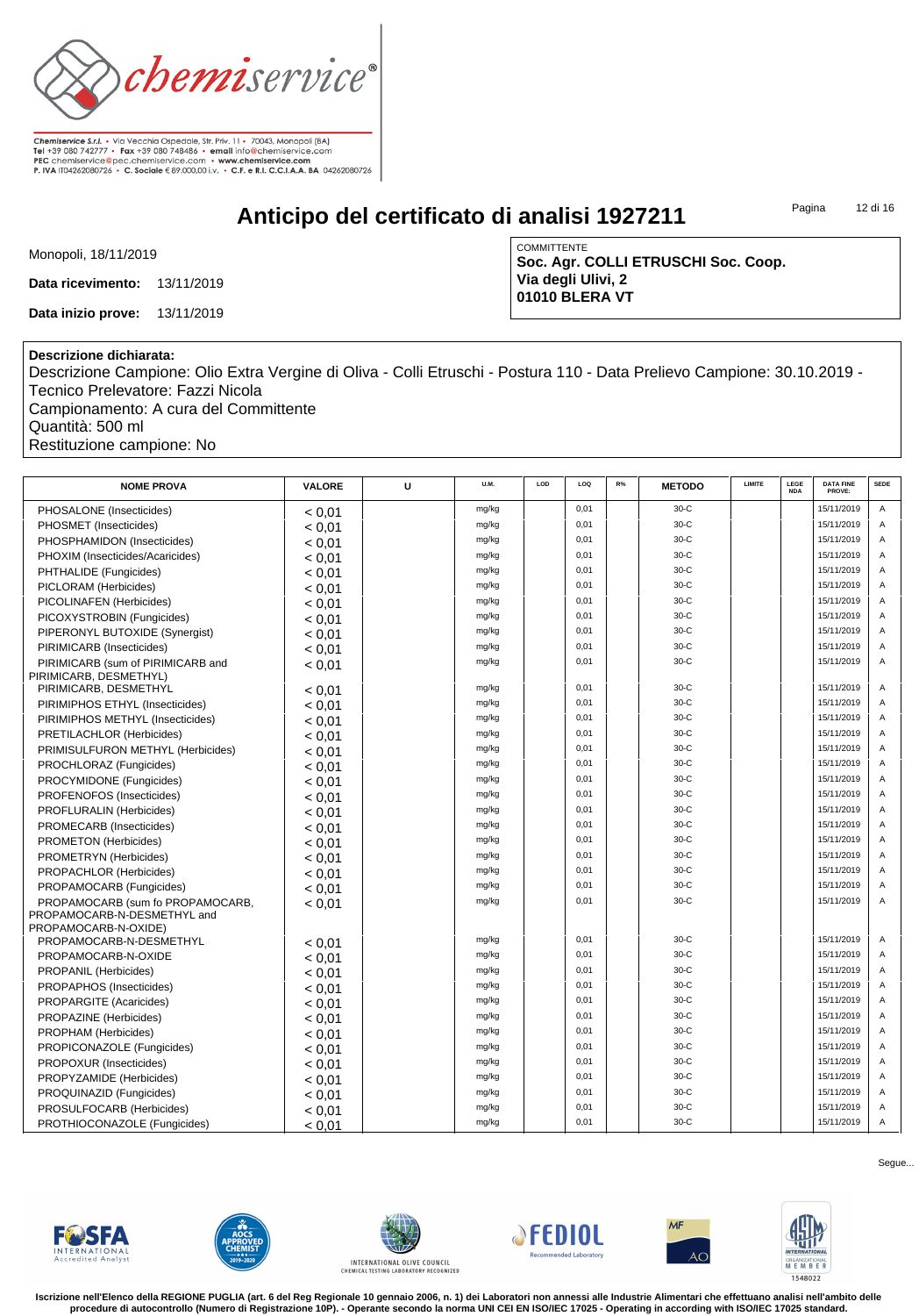

**Anticipo del certificato di analisi 1927211**

Pagina 13 di 16

Monopoli, 18/11/2019

**Data ricevimento:** 13/11/2019

**Data inizio prove:** 13/11/2019

COMMITTENTE **Soc. Agr. COLLI ETRUSCHI Soc. Coop. Via degli Ulivi, 2 01010 BLERA VT**

## **Descrizione dichiarata:**

Descrizione Campione: Olio Extra Vergine di Oliva - Colli Etruschi - Postura 110 - Data Prelievo Campione: 30.10.2019 - Tecnico Prelevatore: Fazzi Nicola Campionamento: A cura del Committente

Quantità: 500 ml

Restituzione campione: No

| <b>NOME PROVA</b>                                               | <b>VALORE</b> | U | U.M.  | LOD | LOQ  | R% | <b>METODO</b> | LIMITE | LEGE<br><b>NDA</b> | <b>DATA FINE</b><br>PROVE: | <b>SEDE</b> |
|-----------------------------------------------------------------|---------------|---|-------|-----|------|----|---------------|--------|--------------------|----------------------------|-------------|
| PROTHIOFOS (Insecticides)                                       | < 0.01        |   | mg/kg |     | 0,01 |    | $30-C$        |        |                    | 15/11/2019                 | Α           |
| PROTHOATE (Insecticides, Acaricides)                            | < 0.01        |   | mg/kg |     | 0,01 |    | $30-C$        |        |                    | 15/11/2019                 | A           |
| PYMETROZINE (Insecticides)                                      | < 0.01        |   | mg/kg |     | 0,01 |    | $30-C$        |        |                    | 15/11/2019                 | A           |
| PYRACLOFOS (Insecticides)                                       | < 0.01        |   | mg/kg |     | 0.01 |    | $30-C$        |        |                    | 15/11/2019                 | A           |
| PYRACLOSTROBIN (Fungicides)                                     | < 0.01        |   | mg/kg |     | 0,01 |    | $30-C$        |        |                    | 15/11/2019                 | A           |
| PYRAFLUFEN ETHYL (Herbicide)                                    | < 0.01        |   | mg/kg |     | 0,01 |    | $30-C$        |        |                    | 15/11/2019                 | A           |
| PYRAZOPHOS (Fungicides)                                         | < 0.01        |   | mg/kg |     | 0,01 |    | $30-C$        |        |                    | 15/11/2019                 | A           |
| PYRETHRINS (Insecticides)                                       | < 0.01        |   | mg/kg |     | 0.01 |    | $30-C$        |        |                    | 15/11/2019                 | A           |
| <b>PYRIDABEN (Acaricides)</b>                                   | < 0.01        |   | mg/kg |     | 0.01 |    | $30-C$        |        |                    | 15/11/2019                 | A           |
| PYRIDALYL (Insecticides)                                        | < 0.01        |   | mg/kg |     | 0,01 |    | $30-C$        |        |                    | 15/11/2019                 | A           |
| PYRIDAPHENTHION (Insecticides)                                  | < 0.01        |   | mg/kg |     | 0,01 |    | $30-C$        |        |                    | 15/11/2019                 | A           |
| PYRIDATE (Herbicides)                                           | < 0.01        |   | mg/kg |     | 0.01 |    | $30-C$        |        |                    | 15/11/2019                 | A           |
| PYRIFENOX (Fungicides)                                          | < 0.01        |   | mg/kg |     | 0.01 |    | $30-C$        |        |                    | 15/11/2019                 | A           |
| PYRIMETHANIL (Fungicides)                                       | < 0.01        |   | mg/kg |     | 0,01 |    | $30-C$        |        |                    | 15/11/2019                 | A           |
| PYRIMIDIFEN (Acaricides/Insecticides)                           | < 0.01        |   | mg/kg |     | 0,01 |    | $30-C$        |        |                    | 15/11/2019                 | A           |
| PYRIPROXYFEN (Insecticides)                                     | < 0.01        |   | mg/kg |     | 0.01 |    | $30-C$        |        |                    | 15/11/2019                 | A           |
| PYROQUILON (Fungicides)                                         | < 0.01        |   | mg/kg |     | 0,01 |    | $30-C$        |        |                    | 15/11/2019                 | A           |
| <b>QUINALPHOS (Insecticides)</b>                                | < 0.01        |   | mg/kg |     | 0.01 |    | $30-C$        |        |                    | 15/11/2019                 | A           |
| <b>QUINOXIFEN (Fungicides)</b>                                  | < 0.01        |   | mg/kg |     | 0,01 |    | $30-C$        |        |                    | 15/11/2019                 | A           |
| QUINTOZENE (Fungicides)                                         | < 0.01        |   | mg/kg |     | 0,01 |    | $30-C$        |        |                    | 15/11/2019                 | A           |
| QUIZALOFOP (Herbicides)                                         | < 0.01        |   | mg/kg |     | 0,01 |    | $30-C$        |        |                    | 15/11/2019                 | A           |
| QUIZALOFOP ETHYL (Herbicides)                                   | < 0.01        |   | mg/kg |     | 0.01 |    | $30-C$        |        |                    | 15/11/2019                 | A           |
| <b>ROTENONE</b> (Insecticides)                                  | < 0.01        |   | mg/kg |     | 0,01 |    | $30-C$        |        |                    | 15/11/2019                 | A           |
| SETHOXYDIM (Herbicides)                                         | < 0.01        |   | mg/kg |     | 0,01 |    | $30-C$        |        |                    | 15/11/2019                 | A           |
| SILAFLUOFEN (Insecticides)                                      | < 0.01        |   | mg/kg |     | 0,01 |    | $30-C$        |        |                    | 15/11/2019                 | A           |
| SIMAZINE (Herbicides)                                           | < 0.01        |   | mg/kg |     | 0,01 |    | $30-C$        |        |                    | 15/11/2019                 | A           |
| SIMETRYN (Herbicides)                                           | < 0.01        |   | mg/kg |     | 0.01 |    | $30-C$        |        |                    | 15/11/2019                 | A           |
| SPINETORAM J (Insecticides)                                     | < 0.01        |   | mg/kg |     | 0,01 |    | $30-C$        |        |                    | 15/11/2019                 | A           |
| SPINETORAM L (Insecticides)                                     | < 0.01        |   | mg/kg |     | 0,01 |    | $30-C$        |        |                    | 15/11/2019                 | A           |
| SPINOSAD (sum of spinosyn A and spinosyn D)                     | < 0.01        |   | mg/kg |     | 0,01 |    | $30-C$        |        |                    | 15/11/2019                 | A           |
| Insecticides                                                    |               |   |       |     |      |    |               |        |                    |                            |             |
| SPIRODICLOFEN (Acaricides)                                      | < 0.01        |   | mg/kg |     | 0.01 |    | $30-C$        |        |                    | 15/11/2019                 | A           |
| SPIROMESIFEN (Insecticides)                                     | < 0.01        |   | mg/kg |     | 0.01 |    | $30-C$        |        |                    | 15/11/2019                 | A           |
| SPIROTETRAMAT (Insecticide)                                     | < 0.01        |   | mg/kg |     | 0,01 |    | $30-C$        |        |                    | 15/11/2019                 | A           |
| SPIROTETRAMAT (sum of spirotetramat and                         | < 0.01        |   | mg/kg |     | 0,01 |    | $30-C$        |        |                    | 15/11/2019                 | A           |
| metabolites, as Spirotetramat) (Insecticides)                   |               |   | mg/kg |     | 0,01 |    | $30-C$        |        |                    | 15/11/2019                 | A           |
| SPIROTETRAMAT ENOL [metabolite]<br>SPIROTETRAMAT ENOL GLUCOSIDE | < 0.01        |   | mg/kg |     | 0,01 |    | $30-C$        |        |                    | 15/11/2019                 | A           |
| [metabolite]                                                    | < 0.01        |   |       |     |      |    |               |        |                    |                            |             |
| SPIROTETRAMAT KETOHIDROXY [metabolite]                          | < 0.01        |   | mg/kg |     | 0,01 |    | $30-C$        |        |                    | 15/11/2019                 | A           |
| SPIROTETRAMAT MONOHIDROXY [metabolite]                          | < 0.01        |   | mg/kg |     | 0,01 |    | $30-C$        |        |                    | 15/11/2019                 | A           |
| SPIROXAMINE (Fungicides)                                        | < 0.01        |   | mg/kg |     | 0.01 |    | $30-C$        |        |                    | 15/11/2019                 | A           |
| <b>SULFALLATE (Herbicides)</b>                                  | < 0.01        |   | mg/kg |     | 0,01 |    | $30-C$        |        |                    | 15/11/2019                 | A           |













**Iscrizione nell'Elenco della REGIONE PUGLIA (art. 6 del Reg Regionale 10 gennaio 2006, n. 1) dei Laboratori non annessi alle Industrie Alimentari che effettuano analisi nell'ambito delle procedure di autocontrollo (Numero di Registrazione 10P). - Operante secondo la norma UNI CEI EN ISO/IEC 17025 - Operating in according with ISO/IEC 17025 standard.**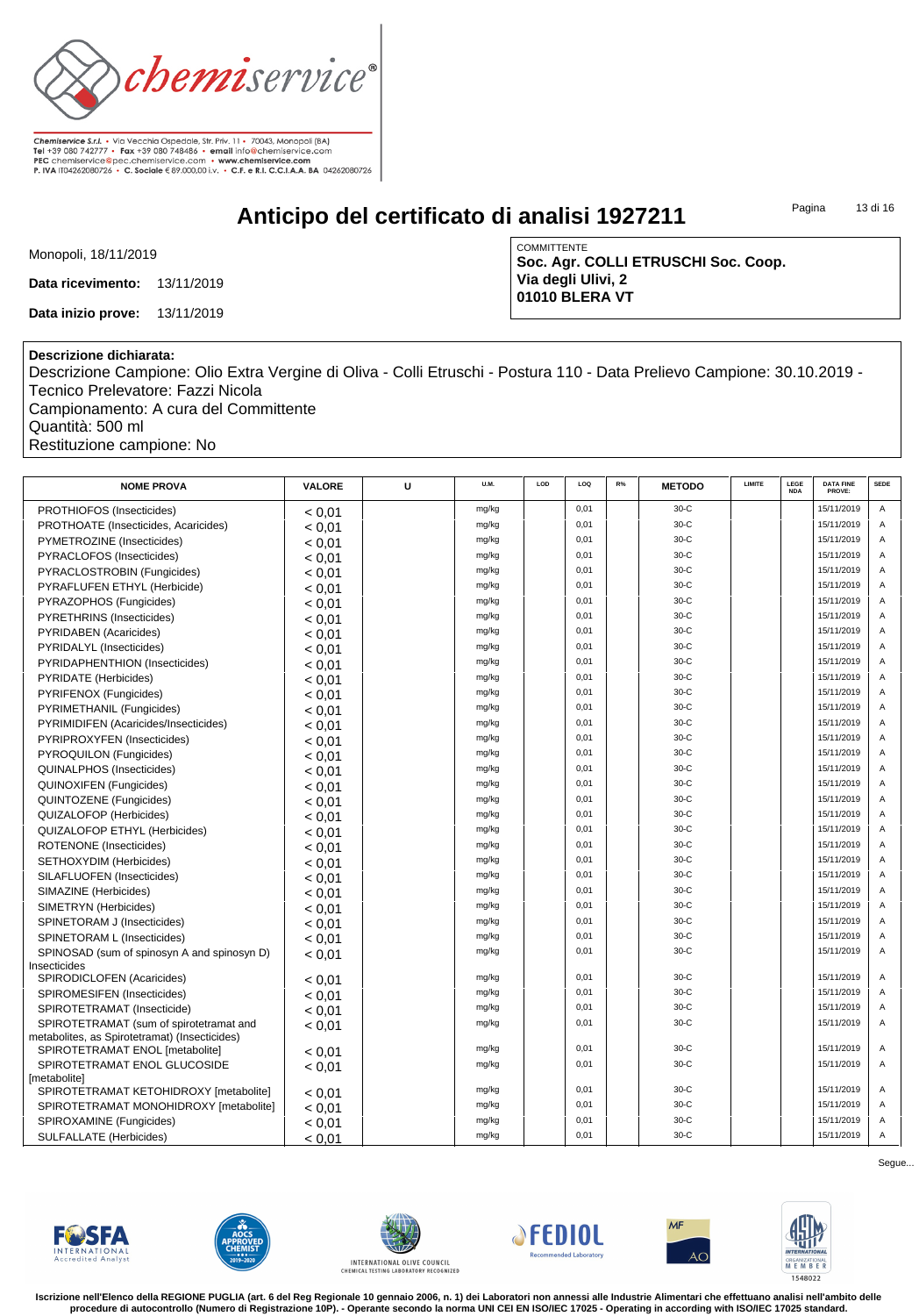

**Anticipo del certificato di analisi 1927211**

Pagina 14 di 16

Monopoli, 18/11/2019

**Data ricevimento:** 13/11/2019

**Data inizio prove:** 13/11/2019

COMMITTENTE **Soc. Agr. COLLI ETRUSCHI Soc. Coop. Via degli Ulivi, 2 01010 BLERA VT**

## **Descrizione dichiarata:**

Descrizione Campione: Olio Extra Vergine di Oliva - Colli Etruschi - Postura 110 - Data Prelievo Campione: 30.10.2019 - Tecnico Prelevatore: Fazzi Nicola Campionamento: A cura del Committente

Quantità: 500 ml Restituzione campione: No

| <b>NOME PROVA</b>                                   | VALORE | U | U.M.  | LOD | LOQ  | R% | <b>METODO</b> | LIMITE | LEGE<br><b>NDA</b> | <b>DATA FINE</b><br>PROVE: | <b>SEDE</b> |
|-----------------------------------------------------|--------|---|-------|-----|------|----|---------------|--------|--------------------|----------------------------|-------------|
| SULFOTEP (Insecticides)                             | < 0.01 |   | mg/kg |     | 0.01 |    | $30-C$        |        |                    | 15/11/2019                 | A           |
| TEBUCONAZOLE (Fungicides)                           | < 0.01 |   | mg/kg |     | 0,01 |    | $30-C$        |        |                    | 15/11/2019                 | A           |
| TEBUFENOZIDE (Insecticides)                         | < 0.01 |   | mg/kg |     | 0.01 |    | $30-C$        |        |                    | 15/11/2019                 | A           |
| <b>TEBUFENPYRAD (Insecticides)</b>                  | < 0.01 |   | mg/kg |     | 0.01 |    | $30-C$        |        |                    | 15/11/2019                 | A           |
| <b>TEBUPIRIMIFOS (Insecticides)</b>                 | < 0.01 |   | mg/kg |     | 0.01 |    | $30-C$        |        |                    | 15/11/2019                 | A           |
| <b>TECNAZENE</b> (Fungicides)                       | < 0.01 |   | mg/kg |     | 0.01 |    | $30-C$        |        |                    | 15/11/2019                 | A           |
| TEFLUBENZURON (Insecticides)                        | < 0.01 |   | mg/kg |     | 0,01 |    | $30-C$        |        |                    | 15/11/2019                 | A           |
| <b>TEFLUTHRIN (Insecticides)</b>                    | < 0.01 |   | mg/kg |     | 0,01 |    | $30-C$        |        |                    | 15/11/2019                 | A           |
| <b>TEPRALOXYDIM (Herbicides)</b>                    | < 0.01 |   | mg/kg |     | 0,01 |    | $30-C$        |        |                    | 15/11/2019                 | A           |
| <b>TERBACIL (Herbicides)</b>                        | < 0.01 |   | mg/kg |     | 0,01 |    | $30-C$        |        |                    | 15/11/2019                 | A           |
| <b>TERBUFOS (Insecticides)</b>                      | < 0.01 |   | mg/kg |     | 0,01 |    | $30-C$        |        |                    | 15/11/2019                 | A           |
| <b>TERBUMETON (Herbicides)</b>                      | < 0.01 |   | mg/kg |     | 0,01 |    | $30-C$        |        |                    | 15/11/2019                 | A           |
| TERBUTHYLAZINE (Herbicides)                         | < 0.01 |   | mg/kg |     | 0.01 |    | $30-C$        |        |                    | 15/11/2019                 | A           |
| TERBUTHYLAZINE, 2-HYDROXY (Herbicides)              | < 0.01 |   | mg/kg |     | 0.01 |    | $30-C$        |        |                    | 15/11/2019                 | A           |
| TERBUTHYLAZINE, DESETHYL (Herbicides)               | < 0.01 |   | mg/kg |     | 0,01 |    | $30-C$        |        |                    | 15/11/2019                 | A           |
| <b>TERBUTRYN</b> (Herbicides)                       | < 0.01 |   | mg/kg |     | 0.01 |    | $30-C$        |        |                    | 15/11/2019                 | A           |
| TETRACHLORVINPHOS (Insecticides)                    | < 0.01 |   | mg/kg |     | 0,01 |    | $30-C$        |        |                    | 15/11/2019                 | A           |
| TETRACONAZOLE (Fungicides)                          | < 0.01 |   | mg/kg |     | 0,01 |    | $30-C$        |        |                    | 15/11/2019                 | A           |
| <b>TETRADIFON (Acaricides)</b>                      | < 0.01 |   | mg/kg |     | 0.01 |    | $30-C$        |        |                    | 15/11/2019                 | A           |
| <b>TETRAMETHRIN (Insecticides)</b>                  | < 0.01 |   | mg/kg |     | 0,01 |    | $30-C$        |        |                    | 15/11/2019                 | A           |
| <b>TETRASUL (Acaricides)</b>                        | < 0.01 |   | mg/kg |     | 0,01 |    | $30-C$        |        |                    | 15/11/2019                 | A           |
| THENYLCHLOR (Herbicides)                            | < 0.01 |   | mg/kg |     | 0.01 |    | $30-C$        |        |                    | 15/11/2019                 | A           |
| THIABENDAZOLE (Fungicides)                          | < 0.01 |   | mg/kg |     | 0.01 |    | $30-C$        |        |                    | 15/11/2019                 | A           |
| THIACLOPRID (Insecticides)                          | < 0.01 |   | mg/kg |     | 0,01 |    | $30-C$        |        |                    | 15/11/2019                 | A           |
| THIAMETHOXAM (Insecticides)                         | < 0.01 |   | mg/kg |     | 0.01 |    | $30-C$        |        |                    | 15/11/2019                 | A           |
| THIAMETHOXAM (sum of thiamethoxam and               | < 0.01 |   | mg/kg |     | 0,01 |    | $30-C$        |        |                    | 15/11/2019                 | A           |
| clothianidin expressed as thiamethoxam)             |        |   |       |     |      |    |               |        |                    |                            |             |
| THIFLUZAMIDE (Fungicides)                           | < 0,01 |   | mg/kg |     | 0.01 |    | $30-C$        |        |                    | 15/11/2019                 | A           |
| THIOBENCARB (Herbicides)                            | < 0.01 |   | mg/kg |     | 0.01 |    | $30-C$        |        |                    | 15/11/2019                 | A           |
| THIODICARB (Insecticides)                           | < 0.01 |   | mg/kg |     | 0,01 |    | $30-C$        |        |                    | 15/11/2019                 | A           |
| THIOFANOX (Insecticides)                            | < 0.01 |   | mg/kg |     | 0.01 |    | $30-C$        |        |                    | 15/11/2019                 | A           |
| THIONAZIN (Insecticides)                            | < 0.01 |   | mg/kg |     | 0,01 |    | $30-C$        |        |                    | 15/11/2019                 | A           |
| THIOPHANATE-METHYL (Fungicides)                     | < 0.01 |   | mg/kg |     | 0,01 |    | $30-C$        |        |                    | 15/11/2019                 | Α           |
| TIOCARBAZIL (Herbicides)                            | < 0,01 |   | mg/kg |     | 0,01 |    | $30-C$        |        |                    | 15/11/2019                 | A           |
| TOLCLOPHOS-METHYL (Fungicides)                      | < 0.01 |   | mg/kg |     | 0.01 |    | $30-C$        |        |                    | 15/11/2019                 | A           |
| <b>TOLFENPYRAD (Insecticides)</b>                   | < 0.01 |   | mg/kg |     | 0,01 |    | $30-C$        |        |                    | 15/11/2019                 | A           |
| TOLYFLUANID (Fungicides)                            | < 0.01 |   | mg/kg |     | 0.01 |    | $30-C$        |        |                    | 15/11/2019                 | A           |
| TOXAPHENE (Camphechlor) (Insecticide)               | < 0.01 |   | mg/kg |     | 0.01 |    | $30-C$        |        |                    | 15/11/2019                 | A           |
| <b>TRALOMETHRIN (Insecticides)</b>                  | < 0.01 |   | mg/kg |     | 0,01 |    | $30-C$        |        |                    | 15/11/2019                 | A           |
| <b>TRIADIMEFON (Fungicides)</b>                     | < 0.01 |   | mg/kg |     | 0,01 |    | $30-C$        |        |                    | 15/11/2019                 | A           |
| TRIADIMEFON (sum of TRIADIMENOL and<br>TRIADIMEFON) | < 0.01 |   | mg/kg |     | 0,01 |    | $30-C$        |        |                    | 15/11/2019                 | A           |













**Iscrizione nell'Elenco della REGIONE PUGLIA (art. 6 del Reg Regionale 10 gennaio 2006, n. 1) dei Laboratori non annessi alle Industrie Alimentari che effettuano analisi nell'ambito delle procedure di autocontrollo (Numero di Registrazione 10P). - Operante secondo la norma UNI CEI EN ISO/IEC 17025 - Operating in according with ISO/IEC 17025 standard.**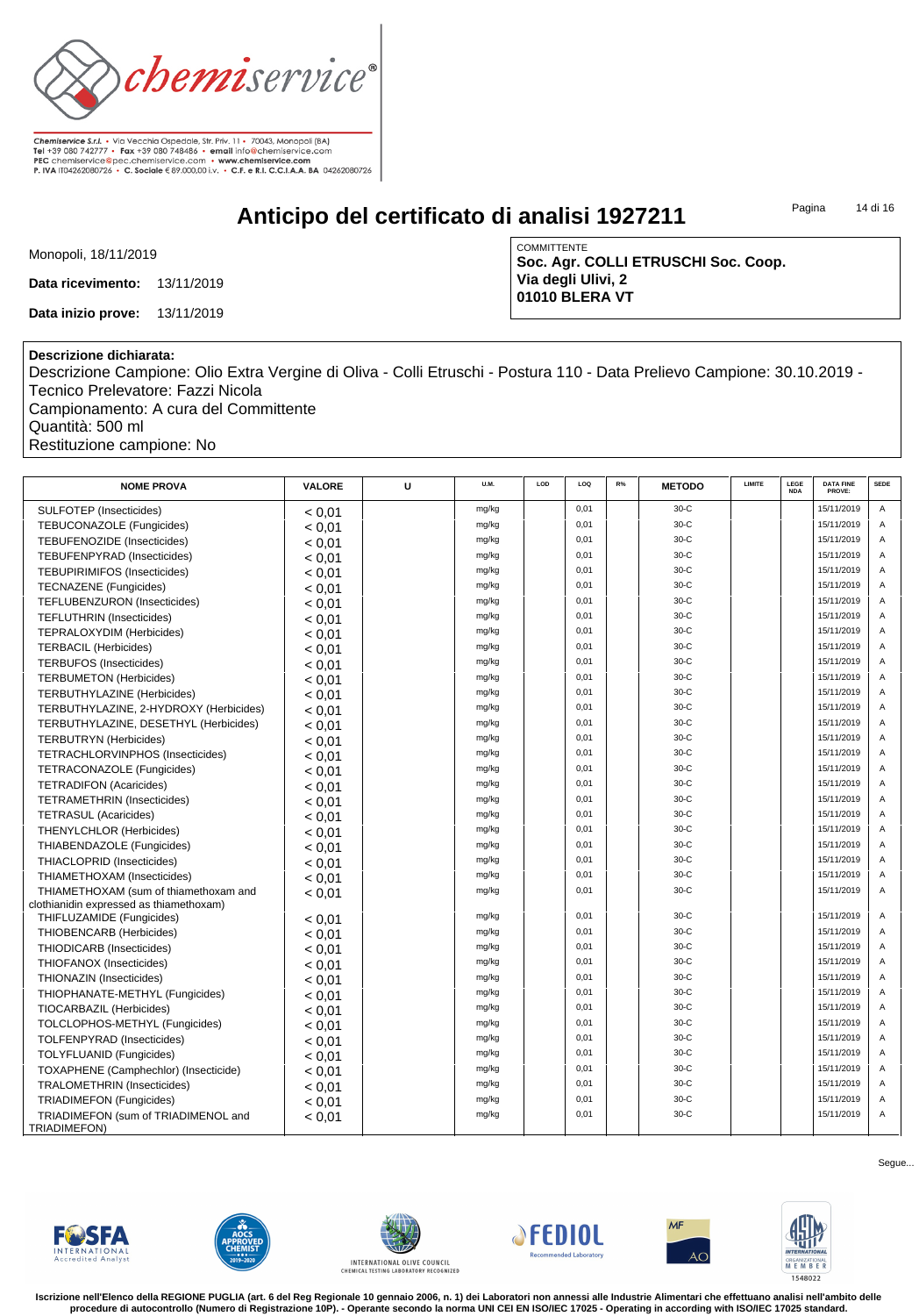

**Anticipo del certificato di analisi 1927211**

Pagina 15 di 16

Monopoli, 18/11/2019

**Data ricevimento:** 13/11/2019

**Data inizio prove:** 13/11/2019

**COMMITTENTE Soc. Agr. COLLI ETRUSCHI Soc. Coop. Via degli Ulivi, 2 01010 BLERA VT**

#### **Descrizione dichiarata:**

Descrizione Campione: Olio Extra Vergine di Oliva - Colli Etruschi - Postura 110 - Data Prelievo Campione: 30.10.2019 - Tecnico Prelevatore: Fazzi Nicola

Campionamento: A cura del Committente Quantità: 500 ml Restituzione campione: No

| <b>NOME PROVA</b>                             | <b>VALORE</b> | U | U.M.  | LOD | LOQ  | $R\%$ | <b>METODO</b> | <b>LIMITE</b> | LEGE<br><b>NDA</b> | <b>DATA FINE</b><br>PROVE: | <b>SEDE</b> |
|-----------------------------------------------|---------------|---|-------|-----|------|-------|---------------|---------------|--------------------|----------------------------|-------------|
| TRIADIMENOL (Fungicides)                      | < 0.01        |   | mg/kg |     | 0.01 |       | $30-C$        |               |                    | 15/11/2019                 | A           |
| <b>TRIALLATE</b> (Herbicides)                 | < 0.01        |   | mg/kg |     | 0.01 |       | $30-C$        |               |                    | 15/11/2019                 | A           |
| TRIAZOPHOS (Insecticides)                     | < 0.01        |   | mg/kg |     | 0.01 |       | $30-C$        |               |                    | 15/11/2019                 | A           |
| TRICHLORONAT (Insecticides)                   | < 0.01        |   | mg/kg |     | 0.01 |       | $30-C$        |               |                    | 15/11/2019                 | A           |
| <b>TRICHLORPHON (Insecticides)</b>            | < 0.01        |   | mg/kg |     | 0.01 |       | $30-C$        |               |                    | 15/11/2019                 | A           |
| TRICYCLAZOLE (Fungicides)                     | < 0.01        |   | mg/kg |     | 0.01 |       | $30-C$        |               |                    | 15/11/2019                 | Α           |
| TRIDEMORF (Fungicides)                        | < 0.01        |   | mg/kg |     | 0.01 |       | $30-C$        |               |                    | 15/11/2019                 | A           |
| <b>TRIDIPHANE</b> (Herbicide)                 | < 0.01        |   | mg/kg |     | 0.01 |       | $30-C$        |               |                    | 15/11/2019                 | A           |
| TRIFLOXYSTROBIN (Fungicides)                  | < 0.01        |   | mg/kg |     | 0.01 |       | $30-C$        |               |                    | 15/11/2019                 | A           |
| TRIFLUMIZOLE (Fungicides)                     | < 0.01        |   | mg/kg |     | 0.01 |       | $30-C$        |               |                    | 15/11/2019                 | A           |
| TRIFLUMIZOLE as sum of Triflumizole and FM-6- | < 0.01        |   | mg/kg |     | 0.01 |       | $30-C$        |               |                    | 15/11/2019                 | A           |
| 1 (Fungicides)                                |               |   |       |     |      |       |               |               |                    |                            |             |
| <b>TRIFLUMURON</b> (Insecticides)             | < 0.01        |   | mg/kg |     | 0.01 |       | $30-C$        |               |                    | 15/11/2019                 | A           |
| <b>TRIFLURALIN (Herbicides)</b>               | < 0.01        |   | mg/kg |     | 0.01 |       | $30-C$        |               |                    | 15/11/2019                 | A           |
| TRIFORINE (Fungicides)                        | < 0.01        |   | mg/kg |     | 0.01 |       | $30-C$        |               |                    | 15/11/2019                 |             |
| TRITICONAZOLE (Fungicides)                    | < 0.01        |   | mg/kg |     | 0.01 |       | $30-C$        |               |                    | 15/11/2019                 | Α           |
| UNICONAZOLE (Fungicides)                      | < 0.01        |   | mg/kg |     | 0.01 |       | $30-C$        |               |                    | 15/11/2019                 | A           |
| <b>VAMIDOTHION (Acaricides)</b>               | < 0.01        |   | mg/kg |     | 0.01 |       | $30-C$        |               |                    | 15/11/2019                 | Α           |
| VINCLOZOLIN (Fungicides)                      | < 0.01        |   | mg/kg |     | 0.01 |       | $30-C$        |               |                    | 15/11/2019                 | A           |
| XMC [Macbal] (Insecticides)                   | < 0.01        |   | mg/kg |     | 0.01 |       | $30-C$        |               |                    | 15/11/2019                 | A           |
| XYLYLCARB [MPMC] (Insecticides)               | < 0.01        |   | mg/kg |     | 0.01 |       | $30-C$        |               |                    | 15/11/2019                 | A           |
| ZOXAMIDE (Fungicides)                         | < 0.01        |   | mg/kg |     | 0,01 |       | $30-C$        |               |                    | 15/11/2019                 | A           |

CONCLUSIONI:

I parametri verificati risultano avere valori conformi a quanto previsto per l'Olio Extra Vergine di Oliva, dal Regolamento C.E.E. n.2568/91 e successive modifiche.

#### **Riferimenti Limiti**

(1) Reg CEE 2568/1991 11/07/1991 GU CEE L248 05/09/1991, All I come modificato dal Reg UE 2016/2095 del 26/09/2016 GU L 326 01/12/2016.

#### Sede analisi:

A: Prova eseguita presso la Sede A (Via Vecchia Ospedale, 11 - 70043 Monopoli BA)

#### **Legenda**

ND: Non rilevabile in quanto inferiore al LOD del metodo di prova

11C = In conformità con quanto riportato nel metodo di prova ufficiale, il risultato deve essere inteso come valore assoluto.

U: Incertezza estesa, espressa nelle stesse unità di misura del risultato, calcolata adottando un fattore di copertura K=2 (se non diversamente specificato) per assicurare un livello di fiducia prossimo al 95%; oppure, per le prove microbiologiche e quelle delle fibre di amianto aerodisperse, intervallo di fiducia al livello di probabilità del 95%. Per le prove microbiologiche un risultato derivato da una conta sul campione, sulla sospensione iniziale o sulla prima diluizione compresa tra 4 e 9 (inclusi) viene considerato "stimato".

LOD: Limite di rilevabilità, definito come la più bassa concentrazione dell'analita in un campione che può essere rilevata, ma non quantificata, nelle condizioni specificate.

LOQ: Limite di quantificazione, la più bassa concentrazione dell'analita in un campione che può essere determinata, con accettabile precisione ed esattezza.

R%: Recupero medio percentuale (non viene utilizzato per correggere il dato analitico sui fitofarmaci, sui metalli e sulle micotossine).

En: Revisione "n" del Rapporto di Prova che identifica l'Emendamento. L'Emendamento sostituisce ed annulla tutte le precedenti versioni del RdP.

Segue...













**Iscrizione nell'Elenco della REGIONE PUGLIA (art. 6 del Reg Regionale 10 gennaio 2006, n. 1) dei Laboratori non annessi alle Industrie Alimentari che effettuano analisi nell'ambito delle procedure di autocontrollo (Numero di Registrazione 10P). - Operante secondo la norma UNI CEI EN ISO/IEC 17025 - Operating in according with ISO/IEC 17025 standard.**

uizen